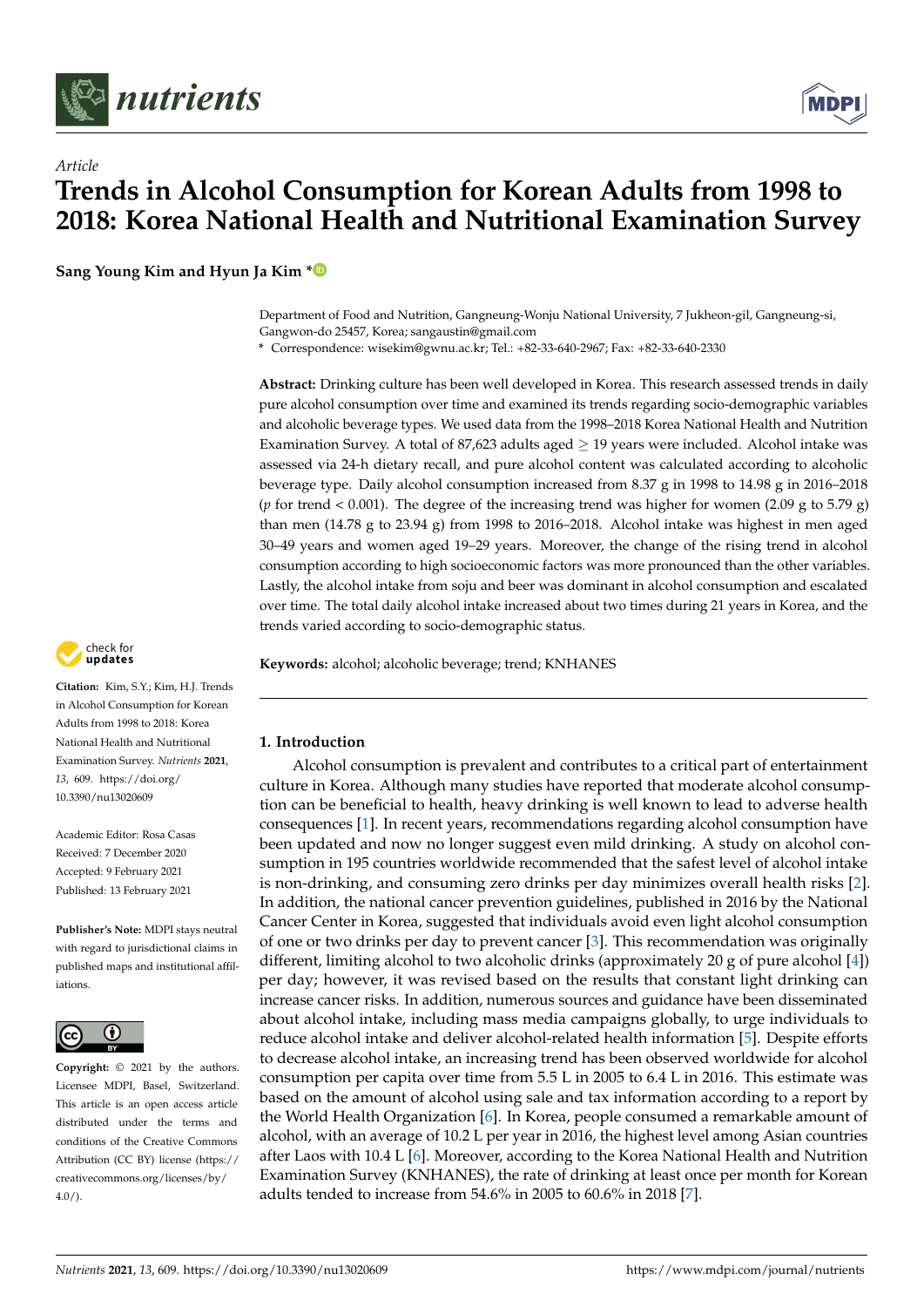Thus, it is important to examine trends in daily average alcohol consumption, and its trend changes by socio-demographic factors of the Korean population as alcohol guidelines can be established regarding the characteristics of people. Moreover, it is critical to identify trends in alcohol consumption according to types of alcoholic beverages over time, since the risk of diseases can be different based on alcoholic drink types.

This research investigated the actual daily intake of pure alcohol as grams for the first time, and observed the trend changes from 1998 to 2018 for the representative Korean adult population. Furthermore, this study examined trends in alcohol consumption regarding socio-demographic variables and various types of alcohol in Korea.

# **2. Materials and Methods**

# *2.1. Study Design and Participants*

This research utilized data sets from the 1998–2018 KNHANES [\[8\]](#page-12-7). The Korea Centers for Disease Control and Prevention (KCDC) of the Ministry of Health and Welfare in Korea initiated this repeated cross-sectional survey to observe the health and nutrition status of the Korean population. This survey consists of three major components: health examination, health interview, and nutrition survey. There are currently 15 data sets available in the 1998, 2001, 2005, and 2007–2018 KNHANES. The first three data sets were collected triennially during two or three months; however, this information did not reflect seasonal variations. Thus, data started being collected on an annual basis from 2007, and data collection continued throughout the year. This research used all the available data sets and was separated into seven categories, grouping three years as a set starting from 2007: KNHANES I (1998), KNHANES II (2001), KNHANES III (2005), KNHANES IV (2007–2009), KNHANES V (2010–2012), KNHANES VI (2013–2015), and KNHANES VII (2016–2018). Written informed consent was obtained from each participant and the KCDC Institutional Review Board (IRB) approved the survey procedure (2007-02CON-04-P, 2008- 04EXP-01-C, 2009-01CON-03-2C, 2010-02CON-21-C, 2011-02CON-06-C, 2012-01EXP-01-2C, 2013-07CON-03-4C, 2013-12EXP-03-5C, waived from 2015 to 2017, and 2018-01-03-P-A). This research extracted the adult population aged  $\geq$  19 years who were able to drink legally in Korea, and included a total of 87,623 participants (37,249 men and 50,374 women).

#### *2.2. General Characteristics*

Korean adults were classified into four age categories: 19–29, 30–49, 50–64, and ≥65 years. Education levels were grouped as those who attended middle school or lower, high school, and college or higher, and income was divided into low, middle-low, middlehigh, and high. Occupations were categorized as manual (professional, clerical, sales, and service positions), non-manual (agriculture, forestry, fishery, technician, and labor workers), and unemployed (including housewives and students). Regions were defined as urban (cities as *dong*) and rural (towns as *eup* or townships as *myeon*) areas.

#### *2.3. Alcohol Intake Assessment*

Trained dietitians administered the survey via face-to-face interviews in which participants were asked about food and alcohol intake for the past 24 h. The quantity and type of alcoholic beverages were surveyed via a single 24-h dietary recall, consisting of open-ended questionnaires. The amount of pure alcohol was calculated based on different types of alcoholic beverages as classified into seven groups: beer, makgeolli (a traditional Korean rice wine), wine, cheongju (a traditional Korean clear refined rice wine), soju (a Korean distilled spirit), liquor, and other (including cocktail and champagne). Alcohol content was specified as a percentage; for example, the amount of pure alcohol in beer was calculated as 4.5%, 6.0% for makgeolli, 12.0% for wine, 16.0% for cheongju, and 40.0% for liquor. However, the amount of pure alcohol in soju was considered separately by year since the percentage decreased over time, based on information of the soju industry; specifically, 25.0% in 1998, 2001, and 2005, 19.5% in 2007–2011, and 19.0% in 2012–2018.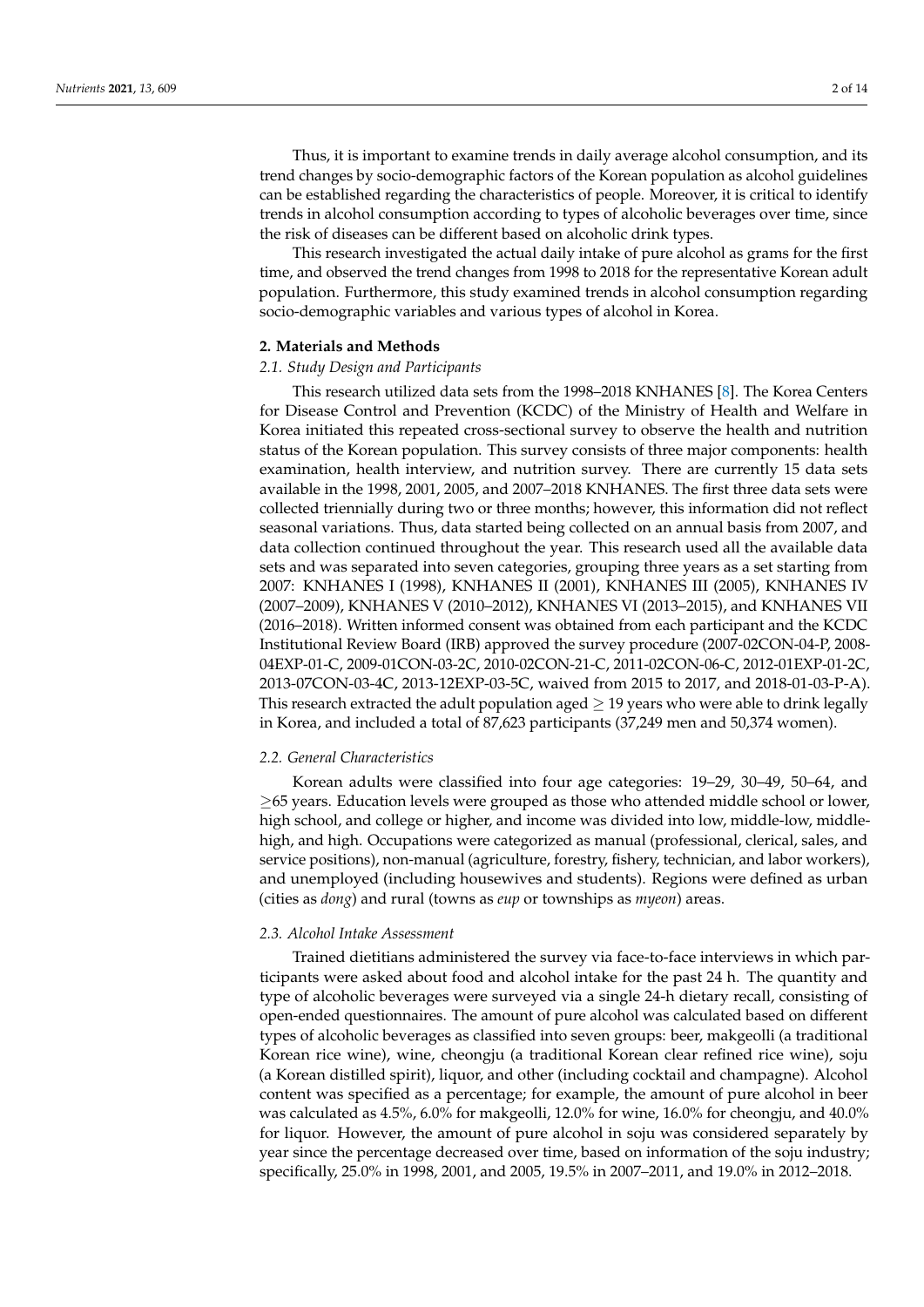# *2.4. Statistical Analysis*

To be representative of the Korean population, all the analyses applied strata, cluster, and nutrition survey weights for each sample [\[9\]](#page-12-8). These sampling weights were created considering information such as the non-response rate of survey participants and post-stratification. Continuous and categorical variables were described as mean values  $\pm$  standard errors and percentages (standard errors), respectively. Mean values were age-standardized (except information on age and age group), and created according to the 2005 Korea census as a reference. Trend analyses were performed with adjustment for age via multivariate linear regressions for continuous variables and multivariate logistic regressions for categorical variables. In more detail, a multivariate linear regression model included each KNHANES set from I to VII as the independent variable and means of alcohol consumption as the dependent variable to calculate a regression coefficient. Statistical significance was tested using two-sided values < 0.05. SAS software version 9.4 (SAS Institute, Cary, NC, USA) with PROC SURVEY was used since the survey was designed as complex sample data.

#### **3. Results**

# *3.1. General Characteristics*

Trends in general characteristics are illustrated in Table [1.](#page-4-0) A total number of participants was 7501 in 1998 including 3480 men (46.39%) and 4021 women (53.61%), and 16,854 in 2016–2018 including 7165 men (42.51%) and 9689 women (57.49%). There was a significant increase in mean age from  $41.28 \pm 0.33$  years in 1998 to  $47.28 \pm 0.24$  years in 2016–2018 (*p* for trend < 0.001). There was a significant rise of approximately two times in the percentage of the population with an education level of college or higher (*p* for trend < 0.001). There was a more than three-fold increase in monthly household income across the years (*p* for trend < 0.001). There was also an increasing trend in the proportion of non-manual jobs (*p* for trend < 0.001) and the population living in urban areas (*p* for trend < 0.001).

#### *3.2. Trends in Alcohol Consumption*

Trends in daily mean alcohol intake are detailed in Table [2.](#page-6-0) Pure alcohol consumption significantly increased from 8.37 g/d in 1998 to 14.98 g/d in 2016–2018 (*p* for trend < 0.001). There was an increase of less than double in alcohol intake for men over time from 14.78  $g/d$  to 23.94  $g/d$  (*p* for trend < 0.001). For women, alcohol consumption was significantly lower than men, but escalated more than two times from 2.09  $g/d$  to 5.79  $g/d$  (*p* for trend < 0.00[1](#page-7-0)). Figure 1 shows alcohol consumption trends according to age category. An increasing trend was observed for all age groups (*p* for trends < 0.001, respectively) except for the oldest group, ≥65 years (*p* for trend = 0.428). The 30–49 age group tended to drink the most alcohol, and those aged  $\geq$  65 years consumed the least. However, for women, the greatest amount of alcohol consumption was observed in the 19–29 age group. Additionally, the highest degree of the increasing trend was found for this group as compared to the other age groups.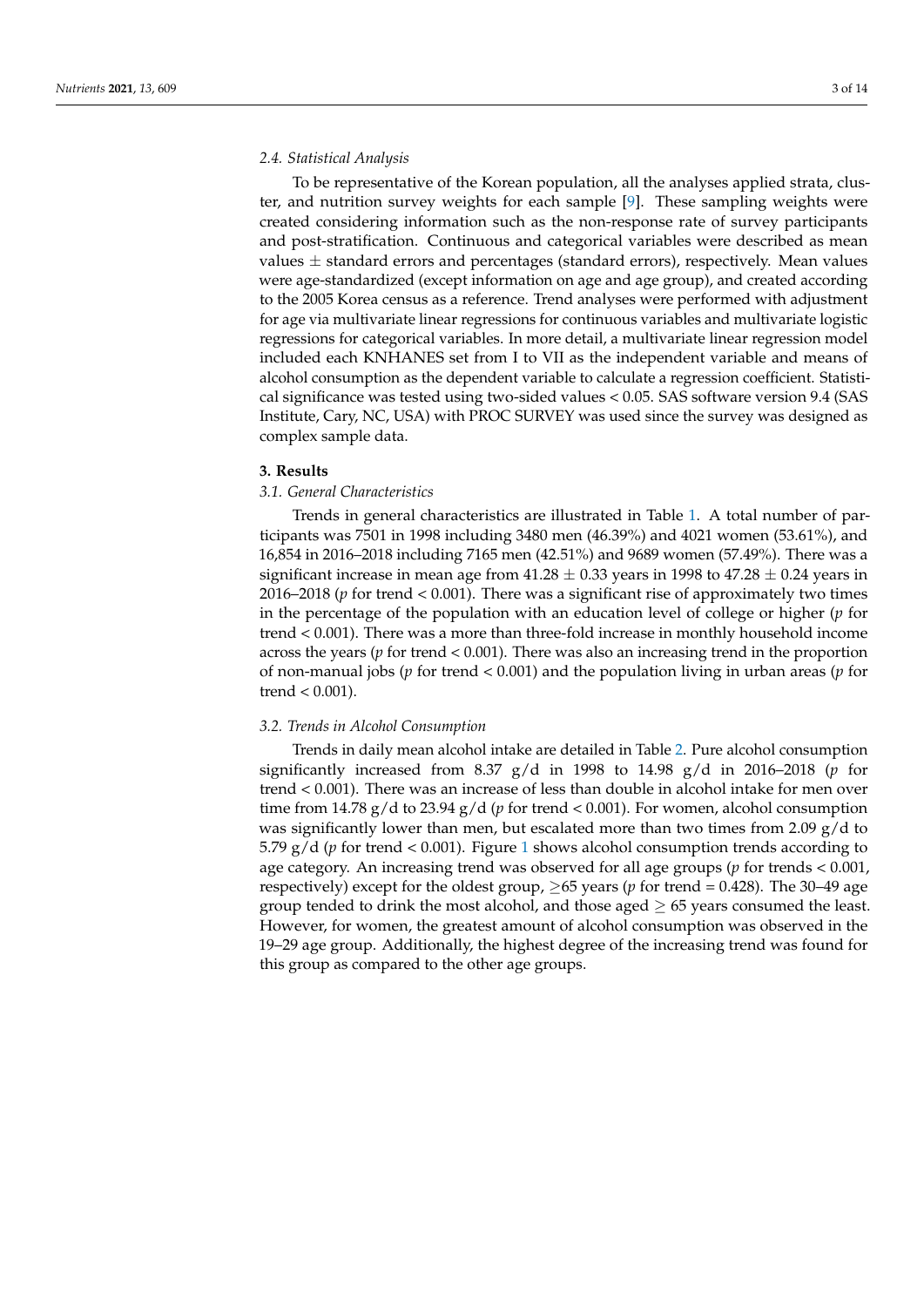|                                                                                                                                                                                                          | <b>KNHANES</b>        |                        |                   |                       |                      |                       |                               |                            |
|----------------------------------------------------------------------------------------------------------------------------------------------------------------------------------------------------------|-----------------------|------------------------|-------------------|-----------------------|----------------------|-----------------------|-------------------------------|----------------------------|
|                                                                                                                                                                                                          | $\mathbf I$<br>(1998) | $\mathbf{I}$<br>(2001) | III<br>(2005)     | IV<br>$(2007 - 2009)$ | V<br>$(2010 - 2012)$ | VI<br>$(2013 - 2015)$ | <b>VII</b><br>$(2016 - 2018)$ | $p$ for Trend <sup>+</sup> |
| Total (n)                                                                                                                                                                                                | 7501                  | 7092                   | 6526              | 16,187                | 17,394               | 16,069                | 16,854                        |                            |
| Age (y, mean $\pm$ SE)                                                                                                                                                                                   | $41.28 \pm 0.33$      | $41.82 \pm 0.29$       | $43.30 \pm 0.30$  | $44.57 \pm 0.24$      | $45.53 \pm 0.24$     | $46.34 \pm 0.23$      | $47.28 \pm 0.24$              | < 0.001                    |
| Age (y, % (SE))                                                                                                                                                                                          |                       |                        |                   |                       |                      |                       |                               |                            |
| $19 - 29$                                                                                                                                                                                                | 26.71 (0.82)          | 25.54(0.76)            | 22.17 (0.82)      | 20.33(0.60)           | 19.08 (0.56)         | 18.32(0.52)           | 17.60(0.53)                   | < 0.001                    |
| $30 - 49$                                                                                                                                                                                                | 45.62(1.12)           | 45.89 (0.98)           | 46.23(1.02)       | 44.47 (0.71)          | 42.50(0.70)          | 40.09(0.69)           | 38.27 (0.71)                  | < 0.001                    |
| $50 - 64$                                                                                                                                                                                                | 18.03 (0.70)          | 18.18 (0.58)           | 19.56(0.62)       | 21.73 (0.48)          | 23.96 (0.48)         | 25.87 (0.49)          | 27.40 (0.49)                  | < 0.001                    |
| >65                                                                                                                                                                                                      | 9.64(0.54)            | 10.39(0.53)            | 12.04(0.57)       | 13.47(0.41)           | 14.46 (0.42)         | 15.72 (0.43)          | 16.73(0.47)                   | < 0.001                    |
| Education $\frac{1}{2}$ (% (SE))                                                                                                                                                                         |                       |                        |                   |                       |                      |                       |                               |                            |
| <middle school<="" td=""><td>37.42 (0.93)</td><td>33.38 (0.80)</td><td>28.56 (0.69)</td><td>28.00 (0.47)</td><td>24.60 (0.40)</td><td>20.61 (0.39)</td><td>17.49 (0.38)</td><td>&lt; 0.001</td></middle> | 37.42 (0.93)          | 33.38 (0.80)           | 28.56 (0.69)      | 28.00 (0.47)          | 24.60 (0.40)         | 20.61 (0.39)          | 17.49 (0.38)                  | < 0.001                    |
| High school                                                                                                                                                                                              | 37.79 (0.80)          | 36.88 (0.82)           | 35.49 (0.87)      | 41.93(0.60)           | 40.68(0.61)          | 39.59 (0.63)          | 36.13(0.64)                   | 0.002                      |
| $\geq$ College                                                                                                                                                                                           | 24.78 (1.12)          | 29.73 (0.90)           | 35.95 (1.04)      | 30.07(0.72)           | 34.72 (0.67)         | 39.80 (0.71)          | 46.38 (0.74)                  | < 0.001                    |
| Income $\frac{1}{2}$ (10 <sup>4</sup> KRW, mean $\pm$ SE)                                                                                                                                                | $140.34 \pm 3.40$     | $230.94 \pm 6.09$      | $234.46 \pm 4.89$ | $309.95 \pm 9.02$     | $449.30 \pm 14.59$   | $394.21 \pm 6.14$     | $464.85 \pm 6.62$             | < 0.001                    |
| Occupation $‡$ (mean (SE))                                                                                                                                                                               |                       |                        |                   |                       |                      |                       |                               |                            |
| Manual                                                                                                                                                                                                   | 27.53 (0.99)          | 24.30 (0.80)           | 26.49 (0.95)      | 24.64 (0.64)          | 25.38 (0.67)         | 21.79 (0.55)          | 20.66(0.54)                   | < 0.001                    |
| Non-manual                                                                                                                                                                                               | 32.01 (0.91)          | 34.73 (0.91)           | 34.51 (0.81)      | 35.77 (0.61)          | 38.82 (0.62)         | 41.73 (0.59)          | 44.59 (0.59)                  | < 0.001                    |
| Unemployed                                                                                                                                                                                               | 40.46 (0.72)          | 40.97(0.76)            | 39.00 (0.74)      | 39.59(0.59)           | 35.80 (0.58)         | 36.48 (0.52)          | 34.75 (0.54)                  | < 0.001                    |
| Region $‡$ (mean (SE))                                                                                                                                                                                   |                       |                        |                   |                       |                      |                       |                               |                            |
| Urban                                                                                                                                                                                                    | 76.54 (1.18)          | 79.80 (0.88)           | 81.54(1.11)       | 81.35 (1.52)          | 80.75 (1.60)         | 82.91 (1.48)          | 85.82 (1.40)                  | < 0.001                    |
| Rural                                                                                                                                                                                                    | 23.46 (1.18)          | 20.20(0.88)            | 18.46 (1.11)      | 18.65(1.52)           | 19.25(1.60)          | 17.09 (1.48)          | 14.18 (1.40)                  | < 0.001                    |
| Men $(n)$                                                                                                                                                                                                | 3480                  | 3253                   | 2918              | 6592                  | 7129                 | 6712                  | 7165                          |                            |
| Age (y, mean $\pm$ SE)                                                                                                                                                                                   | $40.25 \pm 0.32$      | $40.86 \pm 0.32$       | $42.30 \pm 0.36$  | $43.55 \pm 0.27$      | $44.51 \pm 0.29$     | $45.25 \pm 0.26$      | $46.17 \pm 0.28$              | < 0.001                    |
| Age (y, % (SE))                                                                                                                                                                                          |                       |                        |                   |                       |                      |                       |                               |                            |
| $19 - 29$                                                                                                                                                                                                | 27.57 (1.00)          | 26.41(1.00)            | 23.02(1.15)       | 21.13(0.83)           | 19.91 (0.78)         | 19.53(0.73)           | 18.74 (0.73)                  | < 0.001                    |
| $30 - 49$                                                                                                                                                                                                | 47.38 (1.34)          | 47.34 (1.18)           | 47.73 (1.30)      | 45.97 (0.91)          | 43.96 (0.86)         | 41.28 (0.88)          | 39.52 (0.88)                  | < 0.001                    |
| $50 - 64$                                                                                                                                                                                                | 17.66 (0.76)          | 18.07(0.71)            | 19.54 (0.78)      | 21.85(0.60)           | 24.12(0.61)          | 25.97 (0.63)          | 27.47 (0.66)                  | < 0.001                    |
| $>65$                                                                                                                                                                                                    | 7.39(0.54)            | 8.18(0.52)             | 9.72(0.62)        | 11.05(0.42)           | 12.01(0.43)          | 13.22(0.43)           | 14.27 (0.48)                  | < 0.001                    |
| Education $\frac{1}{2}$ (% (SE))                                                                                                                                                                         |                       |                        |                   |                       |                      |                       |                               |                            |
| <middle school<="" td=""><td>29.37 (1.02)</td><td>26.73 (0.93)</td><td>22.26 (0.80)</td><td>23.32(0.61)</td><td>20.02(0.49)</td><td>16.98(0.50)</td><td>14.30(0.47)</td><td>&lt; 0.001</td></middle>     | 29.37 (1.02)          | 26.73 (0.93)           | 22.26 (0.80)      | 23.32(0.61)           | 20.02(0.49)          | 16.98(0.50)           | 14.30(0.47)                   | < 0.001                    |
| High school                                                                                                                                                                                              | 40.77 (1.09)          | 37.13 (1.03)           | 35.80 (1.11)      | 43.24(0.83)           | 42.81 (0.78)         | 41.46 (0.89)          | 37.13 (0.80)                  | < 0.001                    |
| $\geq$ College                                                                                                                                                                                           | 29.86 (1.37)          | 36.13(1.10)            | 41.93 (1.27)      | 33.44 (0.91)          | 37.17 (0.82)         | 41.56 (0.94)          | 48.57 (0.90)                  | < 0.001                    |

**Table 1.** Trends in general characteristics of Korean adults ≥ 19 years from 1998 to 2018 using the Korea National Health and Nutrition Examination Survey (KNHANES).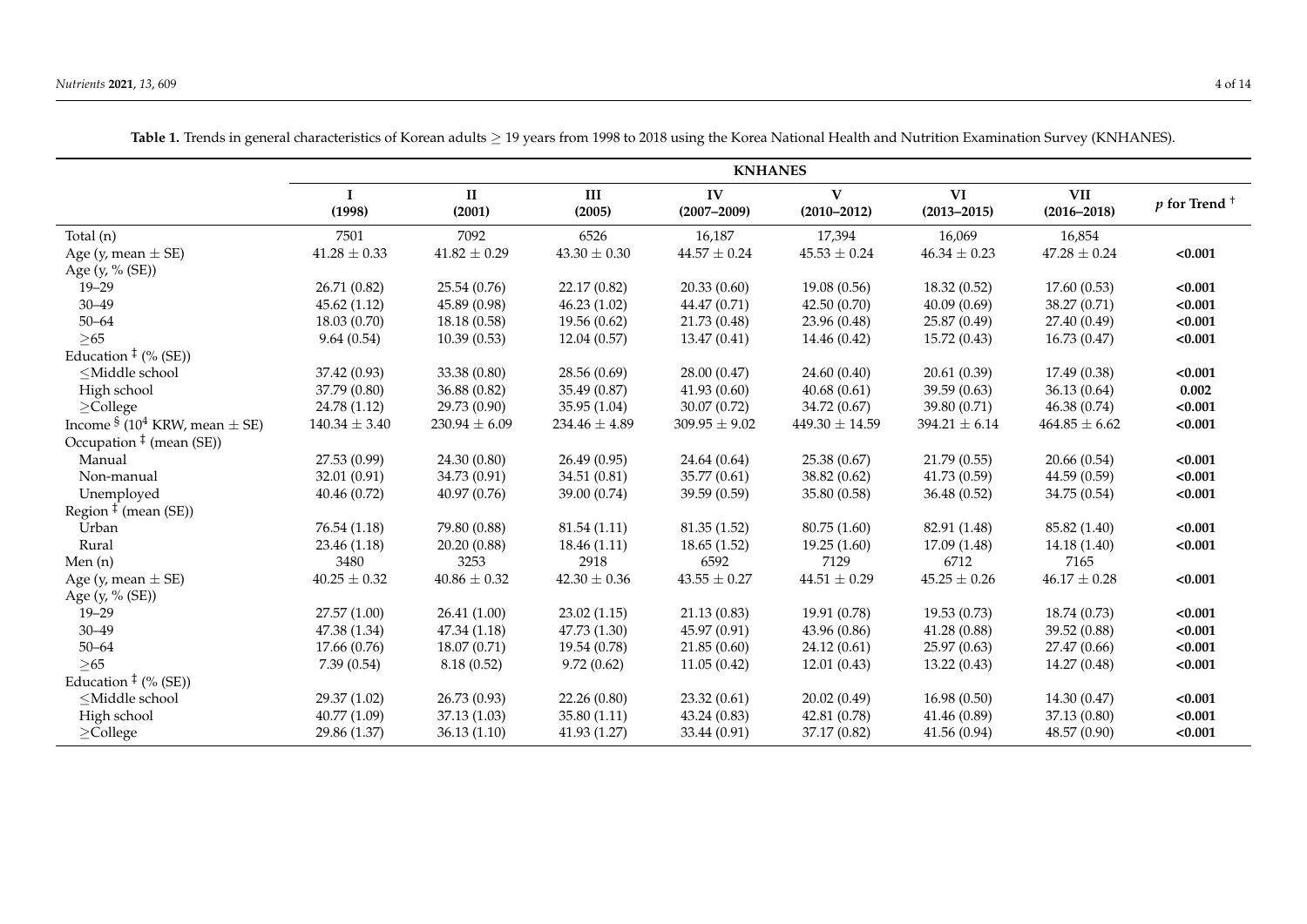|                                                                                                                                                                                                        | <b>KNHANES</b>    |                        |                   |                       |                                 |                       |                               |                            |  |
|--------------------------------------------------------------------------------------------------------------------------------------------------------------------------------------------------------|-------------------|------------------------|-------------------|-----------------------|---------------------------------|-----------------------|-------------------------------|----------------------------|--|
|                                                                                                                                                                                                        |                   |                        |                   |                       |                                 |                       |                               |                            |  |
|                                                                                                                                                                                                        | (1998)            | $\mathbf{I}$<br>(2001) | III<br>(2005)     | IV<br>$(2007 - 2009)$ | $\mathbf{V}$<br>$(2010 - 2012)$ | VI<br>$(2013 - 2015)$ | <b>VII</b><br>$(2016 - 2018)$ | $p$ for Trend <sup>+</sup> |  |
| Income $\frac{1}{2}$ (10 <sup>4</sup> KRW, mean $\pm$ SE)                                                                                                                                              | $139.85 \pm 3.42$ | $231.27 \pm 6.46$      | $233.91 \pm 4.94$ | $307.03 \pm 8.17$     | $442.30 \pm 16.14$              | $398.09 \pm 6.75$     | $468.23 \pm 7.26$             | < 0.001                    |  |
| Occupation $‡$ (mean (SE))                                                                                                                                                                             |                   |                        |                   |                       |                                 |                       |                               |                            |  |
| Manual                                                                                                                                                                                                 | 37.19 (1.25)      | 33.78 (1.09)           | 36.98 (1.20)      | 34.91 (0.94)          | 35.48 (0.93)                    | 31.47 (0.85)          | 30.07 (0.83)                  | < 0.001                    |  |
| Non-manual                                                                                                                                                                                             | 37.68 (1.29)      | 39.64 (1.14)           | 37.18 (1.10)      | 40.51(0.91)           | 41.59(0.95)                     | 44.34 (0.89)          | 45.94 (0.85)                  | < 0.001                    |  |
| Unemployed                                                                                                                                                                                             | 25.12 (0.93)      | 26.58 (0.87)           | 25.84 (0.82)      | 24.58 (0.71)          | 22.93 (0.70)                    | 24.19 (0.66)          | 23.99 (0.62)                  | 0.057                      |  |
| Region <sup>‡</sup> (mean (SE))                                                                                                                                                                        |                   |                        |                   |                       |                                 |                       |                               |                            |  |
| Urban                                                                                                                                                                                                  | 76.03 (1.23)      | 79.29 (1.05)           | 80.81 (1.33)      | 80.62(1.60)           | 79.88 (1.72)                    | 81.67 (1.60)          | 85.24 (1.46)                  | < 0.001                    |  |
| Rural                                                                                                                                                                                                  | 23.97 (1.23)      | 20.71 (1.05)           | 19.19 (1.33)      | 19.38 (1.60)          | 20.12(1.72)                     | 18.33(1.60)           | 14.76 (1.46)                  | < 0.001                    |  |
| Women (n)                                                                                                                                                                                              | 4021              | 3839                   | 3608              | 9595                  | 10,265                          | 9357                  | 9689                          |                            |  |
| Age (y, mean $\pm$ SE)                                                                                                                                                                                 | $42.29 \pm 0.41$  | $42.76 \pm 0.38$       | $44.28 \pm 0.35$  | $45.57 \pm 0.27$      | $46.52 \pm 0.27$                | $47.41 \pm 0.27$      | $48.36 \pm 0.28$              | < 0.001                    |  |
| Age (y, % (SE))                                                                                                                                                                                        |                   |                        |                   |                       |                                 |                       |                               |                            |  |
| $19 - 29$                                                                                                                                                                                              | 25.88 (0.95)      | 24.70 (0.92)           | 21.33 (0.93)      | 19.55(0.67)           | 18.26(0.62)                     | 17.14 (0.59)          | 16.48(0.57)                   | < 0.001                    |  |
| $30 - 49$                                                                                                                                                                                              | 43.91 (1.16)      | 44.47 (1.03)           | 44.77 (1.08)      | 43.00(0.76)           | 41.08(0.73)                     | 38.91 (0.71)          | 37.03 (0.74)                  | < 0.001                    |  |
| $50 - 64$                                                                                                                                                                                              | 18.40 (0.82)      | 18.29(0.68)            | 19.58 (0.74)      | 21.61(0.52)           | 23.81 (0.54)                    | 25.77 (0.54)          | 27.33 (0.54)                  | < 0.001                    |  |
| $>65$                                                                                                                                                                                                  | 11.81 (0.68)      | 12.55(0.68)            | 14.32 (0.69)      | 15.83(0.51)           | 16.85(0.50)                     | 18.18 (0.54)          | 19.16 (0.58)                  | < 0.001                    |  |
| Education $\frac{1}{2}$ (% (SE))                                                                                                                                                                       |                   |                        |                   |                       |                                 |                       |                               |                            |  |
| <middle school<="" td=""><td>44.80 (1.02)</td><td>39.43 (0.88)</td><td>34.16 (0.80)</td><td>32.04(0.51)</td><td>28.51 (0.49)</td><td>23.60 (0.43)</td><td>20.15(0.42)</td><td>&lt; 0.001</td></middle> | 44.80 (1.02)      | 39.43 (0.88)           | 34.16 (0.80)      | 32.04(0.51)           | 28.51 (0.49)                    | 23.60 (0.43)          | 20.15(0.42)                   | < 0.001                    |  |
| High school                                                                                                                                                                                            | 35.42 (0.93)      | 37.10 (0.93)           | 35.78 (1.04)      | 40.83(0.67)           | 38.71 (0.77)                    | 37.67 (0.74)          | 35.15(0.78)                   | 0.002                      |  |
| $\geq$ College                                                                                                                                                                                         | 19.78(1.05)       | 23.46 (0.91)           | 30.06(1.14)       | 27.14 (0.74)          | 32.78 (0.78)                    | 38.73 (0.81)          | 44.70 (0.84)                  | < 0.001                    |  |
| Income $\frac{1.8}{10}$ (10 <sup>4</sup> KRW, mean $\pm$ SE)                                                                                                                                           | $140.75 \pm 3.52$ | $231.03 \pm 6.38$      | $235.39 \pm 5.43$ | $313.27 \pm 11.40$    | $457.83 \pm 15.12$              | $391.06 \pm 6.45$     | $462.65 \pm 7.02$             | < 0.001                    |  |
| Occupation $‡$ (mean (SE))                                                                                                                                                                             |                   |                        |                   |                       |                                 |                       |                               |                            |  |
| Manual                                                                                                                                                                                                 | 18.27 (0.97)      | 14.99 (0.80)           | 16.15(0.91)       | 14.77 (0.54)          | 15.91(0.63)                     | 12.77(0.51)           | 11.44 (0.47)                  | < 0.001                    |  |
| Non-manual                                                                                                                                                                                             | 26.45 (0.96)      | 29.88 (1.09)           | 31.98 (0.95)      | 31.37 (0.67)          | 36.35(0.70)                     | 39.68 (0.72)          | 43.49 (0.75)                  | < 0.001                    |  |
| Unemployed                                                                                                                                                                                             | 55.29 (1.11)      | 55.13(1.10)            | 51.88 (1.10)      | 53.86 (0.76)          | 47.74 (0.73)                    | 47.55 (0.72)          | 45.07 (0.78)                  | < 0.001                    |  |
| Region $\ddagger$ (mean (SE))                                                                                                                                                                          |                   |                        |                   |                       |                                 |                       |                               |                            |  |
| Urban                                                                                                                                                                                                  | 76.97 (1.19)      | 80.35 (0.82)           | 82.29 (1.02)      | 82.13 (1.49)          | 81.68 (1.56)                    | 84.22 (1.40)          | 86.47 (1.41)                  | < 0.001                    |  |
| Rural                                                                                                                                                                                                  | 23.03 (1.19)      | 19.65 (0.82)           | 17.71 (1.02)      | 17.87 (1.49)          | 18.32(1.56)                     | 15.78 (1.40)          | 13.53(1.41)                   | < 0.001                    |  |

<span id="page-4-0"></span>**Bold** values indicate p for trends < 0.05. <sup>†</sup> p for trends by multivariate linear regression for continuous variables (age and income) or logistic regression for categorical variables (each category of age, education, occupation, and region). <sup>‡</sup> Age-standardized based on the 2005 Korea census, and *p* for trends adjusting for age. <sup>§</sup> Household monthly income in Korean won (approximately 1082 Korean won equal to 1 U.S. dollar in  $2018$ ).

**Table 1.** *Cont.*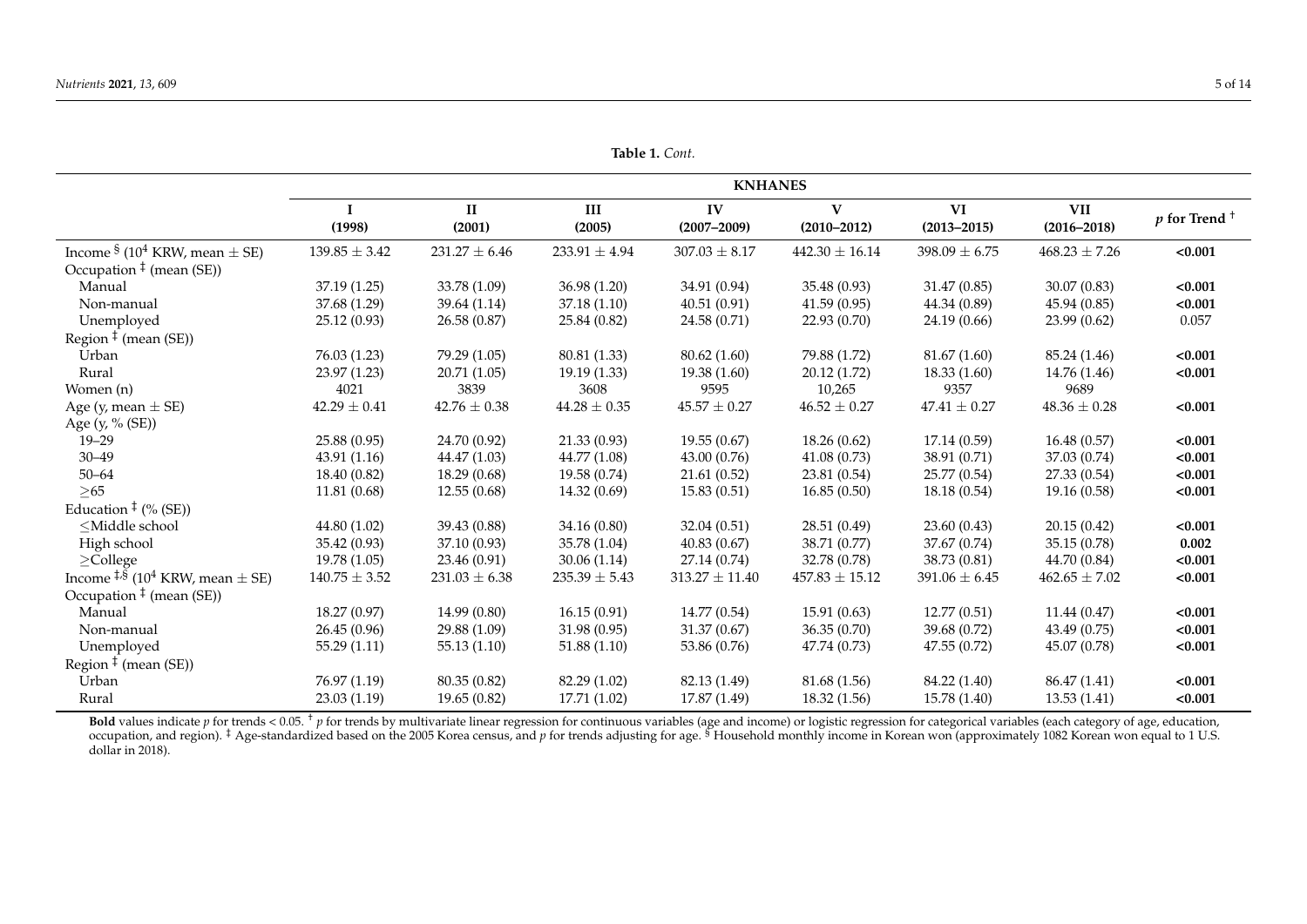**Table 2.** Trends in daily consumption of pure alcohol for Korean adults aged ≥ 19 years from 1998 to 2018 using the Korea National Health and Nutrition Examination Survey (KNHANES). **KNHANES I (1998)**  $\overline{\mathbf{H}}$ **(2001)**  $\overline{\mathbf{H}}$ **(2005)**  $\overline{W}$ **(2007–2009)**  $\overline{\mathbf{v}}$ **(2010–2012)**  $\overline{\mathbf{v}}$ **(2013–2015)**  $\overline{\text{VII}}$ **(2016–2018)** *<sup>p</sup>* **for Trend** †

|                                                                                                                                                                                                                                                                                                                    | (1998)           | п<br>(2001)      | Ш<br>(2005)      | 1 V<br>$(2007 - 2009)$ | `V<br>$(2010 - 2012)$ | VI.<br>$(2013 - 2015)$ | VII.<br>$(2016 - 2018)$ | $p$ for Trend <sup>+</sup> |
|--------------------------------------------------------------------------------------------------------------------------------------------------------------------------------------------------------------------------------------------------------------------------------------------------------------------|------------------|------------------|------------------|------------------------|-----------------------|------------------------|-------------------------|----------------------------|
| Total (n)                                                                                                                                                                                                                                                                                                          | 7501             | 7092             | 6526             | 16,187                 | 17,394                | 16,069                 | 16,854                  |                            |
| Alcohol intake $\frac{1}{2}$ (g/d, mean $\pm$ SE)                                                                                                                                                                                                                                                                  | $8.37 \pm 0.49$  | $9.86 \pm 0.57$  | $13.07 \pm 0.83$ | $15.03 \pm 0.52$       | $15.97 \pm 0.59$      | $16.67 \pm 0.53$       | $14.98 \pm 0.49$        | < 0.001                    |
| Alcohol intake by education $\frac{1}{2}$ (g/d, mean $\pm$ SE)                                                                                                                                                                                                                                                     |                  |                  |                  |                        |                       |                        |                         |                            |
| <middle school<="" td=""><td><math>11.55 \pm 1.76</math></td><td><math>11.68 \pm 1.81</math></td><td><math>14.08 \pm 2.89</math></td><td><math>19.19 \pm 3.82</math></td><td><math>21.05 \pm 5.37</math></td><td><math>20.64 \pm 4.12</math></td><td><math>15.68 \pm 1.73</math></td><td>&lt; 0.001</td></middle>  | $11.55 \pm 1.76$ | $11.68 \pm 1.81$ | $14.08 \pm 2.89$ | $19.19 \pm 3.82$       | $21.05 \pm 5.37$      | $20.64 \pm 4.12$       | $15.68 \pm 1.73$        | < 0.001                    |
| High school                                                                                                                                                                                                                                                                                                        | $9.35 \pm 0.90$  | $10.88 \pm 1.11$ | $13.70 \pm 1.25$ | $15.68 \pm 0.76$       | $16.88 \pm 0.92$      | $17.35 \pm 0.91$       | $15.08 \pm 0.77$        | < 0.001                    |
| $\geq$ College                                                                                                                                                                                                                                                                                                     | $10.14 \pm 1.27$ | $10.51 \pm 1.05$ | $14.87 \pm 1.46$ | $15.96 \pm 1.43$       | $16.03 \pm 0.89$      | $15.67 \pm 0.91$       | $14.81 \pm 0.70$        | < 0.001                    |
| Alcohol intake by income $\frac{1}{2}$ (g/d, mean $\pm$ SE)                                                                                                                                                                                                                                                        |                  |                  |                  |                        |                       |                        |                         |                            |
| Low                                                                                                                                                                                                                                                                                                                | $9.54 \pm 0.90$  | $10.00 \pm 0.95$ | $14.10 \pm 1.55$ | $14.90 \pm 1.00$       | $15.37 \pm 1.23$      | $15.02 \pm 1.01$       | $13.23 \pm 0.94$        | < 0.001                    |
| Middle-low                                                                                                                                                                                                                                                                                                         | $7.83 \pm 0.96$  | $9.92 \pm 0.97$  | $12.36 \pm 1.66$ | $16.10 \pm 1.07$       | $16.42 \pm 1.21$      | $16.42 \pm 1.06$       | $14.69 \pm 0.92$        | < 0.001                    |
| Middle-high                                                                                                                                                                                                                                                                                                        | $9.83 \pm 1.04$  | $10.99 \pm 1.24$ | $12.92 \pm 1.28$ | $14.46 \pm 0.93$       | $16.49 \pm 1.08$      | $17.01 \pm 1.14$       | $16.22 \pm 1.04$        | < 0.001                    |
| High                                                                                                                                                                                                                                                                                                               | $6.54 \pm 0.78$  | $9.00\pm0.84$    | $12.48 \pm 1.50$ | $15.14 \pm 1.06$       | $15.76 \pm 0.94$      | $18.32 \pm 1.18$       | $16.02 \pm 1.04$        | < 0.001                    |
| Alcohol intake by occupation $\frac{1}{2}$ (g/d, mean $\pm$ SE)                                                                                                                                                                                                                                                    |                  |                  |                  |                        |                       |                        |                         |                            |
| Manual                                                                                                                                                                                                                                                                                                             | $11.49 \pm 0.94$ | $15.74 \pm 1.49$ | $18.09 \pm 1.77$ | $20.48 \pm 1.49$       | $20.73 \pm 1.45$      | $24.68 \pm 1.82$       | $17.98 \pm 1.28$        | < 0.001                    |
| Non-manual                                                                                                                                                                                                                                                                                                         | $9.44 \pm 0.96$  | $10.49 \pm 1.00$ | $15.62 \pm 1.82$ | $18.37 \pm 1.16$       | $18.21 \pm 0.97$      | $16.93 \pm 0.87$       | $16.67 \pm 0.77$        | < 0.001                    |
| Unemployed                                                                                                                                                                                                                                                                                                         | $4.89 \pm 0.57$  | $5.39 \pm 0.54$  | $7.33 \pm 0.79$  | $7.76 \pm 0.54$        | $7.09 \pm 0.67$       | $8.74 \pm 0.67$        | $7.95 \pm 0.58$         | < 0.001                    |
| Alcohol intake by region $\frac{1}{2}$ (g/d, mean $\pm$ SE)                                                                                                                                                                                                                                                        |                  |                  |                  |                        |                       |                        |                         |                            |
| Urban                                                                                                                                                                                                                                                                                                              | $7.87 \pm 0.56$  | $9.74 \pm 0.64$  | $12.66 \pm 0.88$ | $14.64 \pm 0.58$       | $15.66 \pm 0.63$      | $16.31 \pm 0.57$       | $14.94 \pm 0.53$        | < 0.001                    |
| Rural                                                                                                                                                                                                                                                                                                              | $10.17 \pm 1.18$ | $9.89 \pm 1.04$  | $14.71 \pm 1.99$ | $16.65 \pm 1.35$       | $16.97 \pm 1.58$      | $18.08 \pm 1.35$       | $14.67 \pm 1.27$        | < 0.001                    |
| Men $(n)$                                                                                                                                                                                                                                                                                                          | 3480             | 3253             | 2918             | 6592                   | 7129                  | 6712                   | 7165                    |                            |
| Alcohol intake $\frac{1}{2}$ (g/d, mean $\pm$ SE)                                                                                                                                                                                                                                                                  | $14.78 \pm 0.92$ | $16.28 \pm 0.98$ | $22.15 \pm 1.49$ | $25.21 \pm 0.98$       | $27.27\pm1.08$        | $27.21\pm0.94$         | $23.94 \pm 0.89$        | < 0.001                    |
| Alcohol intake by education $\frac{1}{2}$ (g/d, mean $\pm$ SE)                                                                                                                                                                                                                                                     |                  |                  |                  |                        |                       |                        |                         |                            |
| <middle school<="" td=""><td><math>21.39 \pm 2.65</math></td><td><math>20.08 \pm 2.97</math></td><td><math>26.41 \pm 4.79</math></td><td><math>38.34 \pm 8.16</math></td><td><math>42.88 \pm 12.63</math></td><td><math>31.88 \pm 5.54</math></td><td><math>25.89 \pm 3.35</math></td><td>&lt; 0.001</td></middle> | $21.39 \pm 2.65$ | $20.08 \pm 2.97$ | $26.41 \pm 4.79$ | $38.34 \pm 8.16$       | $42.88 \pm 12.63$     | $31.88 \pm 5.54$       | $25.89 \pm 3.35$        | < 0.001                    |
| High school                                                                                                                                                                                                                                                                                                        | $14.73 \pm 1.35$ | $17.51 \pm 1.84$ | $21.58 \pm 2.07$ | $25.15 \pm 1.37$       | $28.42 \pm 1.68$      | $28.87 \pm 1.73$       | $25.22 \pm 1.44$        | < 0.001                    |
| $\geq$ College                                                                                                                                                                                                                                                                                                     | $13.72 \pm 1.74$ | $14.34 \pm 1.41$ | $21.39 \pm 2.07$ | $24.84 \pm 2.24$       | $25.20 \pm 1.59$      | $25.16 \pm 1.70$       | $22.41 \pm 1.26$        | < 0.001                    |
| Alcohol intake by income $\frac{1}{2}$ (g/d, mean $\pm$ SE)                                                                                                                                                                                                                                                        |                  |                  |                  |                        |                       |                        |                         |                            |
| Low                                                                                                                                                                                                                                                                                                                | $16.92 \pm 1.56$ | $16.25 \pm 1.61$ | $22.60 \pm 2.79$ | $24.71 \pm 1.80$       | $26.73 \pm 2.35$      | $24.73 \pm 1.78$       | $20.38 \pm 1.68$        | 0.002                      |
| Middle-low                                                                                                                                                                                                                                                                                                         | $13.88 \pm 1.83$ | $15.94 \pm 1.69$ | $20.87 \pm 3.00$ | $26.55\pm1.94$         | $27.63 \pm 2.23$      | $26.35 \pm 1.86$       | $23.76 \pm 1.64$        | < 0.001                    |
| Middle-high                                                                                                                                                                                                                                                                                                        | $17.15 \pm 1.90$ | $18.77 \pm 2.29$ | $22.03 \pm 2.41$ | $24.96 \pm 1.77$       | $28.17 \pm 2.02$      | $27.33 \pm 2.05$       | $25.84 \pm 1.86$        | < 0.001                    |
| High                                                                                                                                                                                                                                                                                                               | $11.54 \pm 1.53$ | $14.72 \pm 1.48$ | $22.48 \pm 2.63$ | $25.39 \pm 1.98$       | $26.63 \pm 1.73$      | $30.73 \pm 2.06$       | $26.14 \pm 1.85$        | < 0.001                    |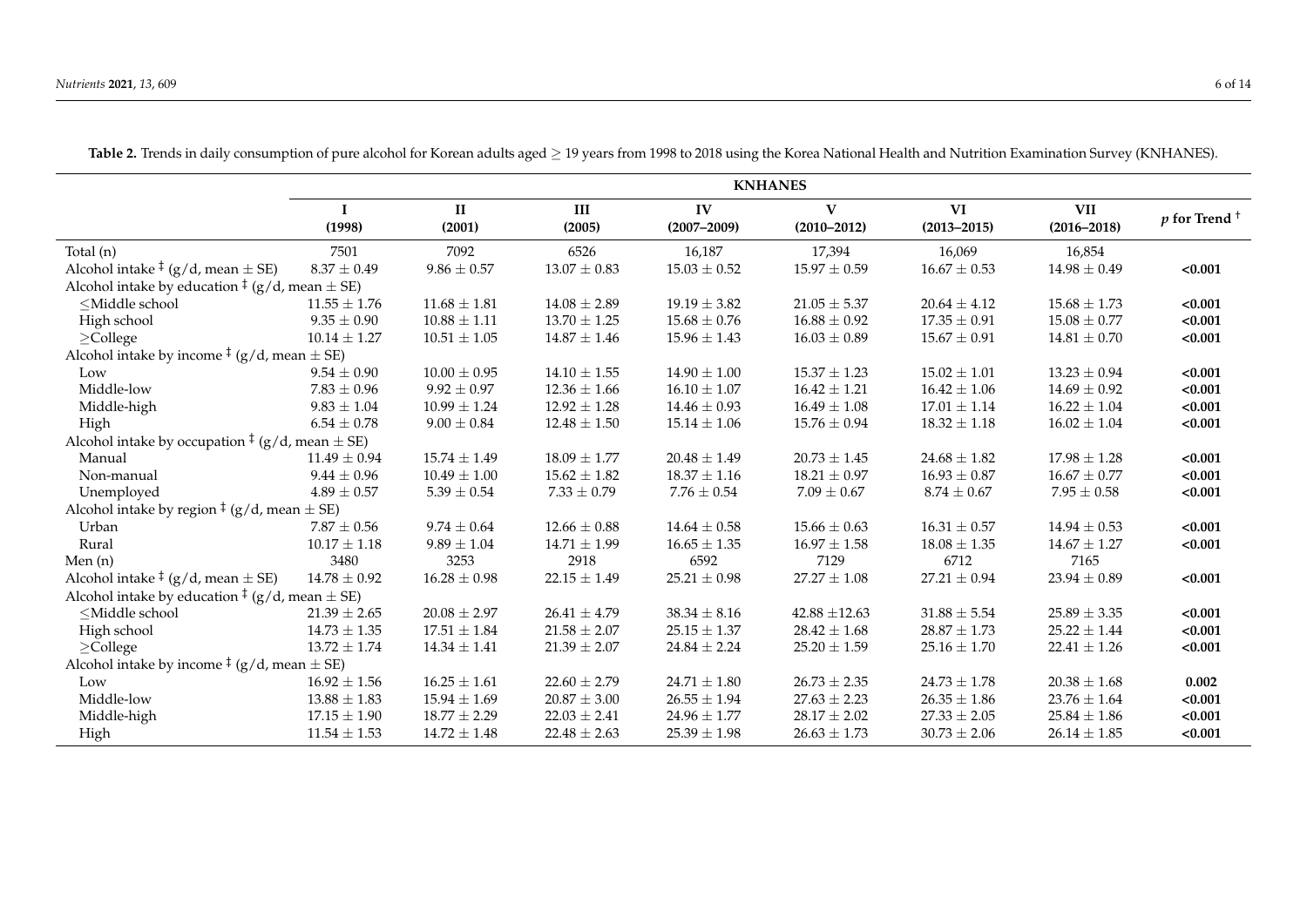**Table 2.** *Cont.*

|                                                                                                                                                                                                                                                                                                        | <b>KNHANES</b>   |                        |                  |                       |                                 |                       |                               |                            |
|--------------------------------------------------------------------------------------------------------------------------------------------------------------------------------------------------------------------------------------------------------------------------------------------------------|------------------|------------------------|------------------|-----------------------|---------------------------------|-----------------------|-------------------------------|----------------------------|
|                                                                                                                                                                                                                                                                                                        | (1998)           | $\mathbf{I}$<br>(2001) | III<br>(2005)    | IV<br>$(2007 - 2009)$ | $\mathbf{V}$<br>$(2010 - 2012)$ | VI<br>$(2013 - 2015)$ | <b>VII</b><br>$(2016 - 2018)$ | $p$ for Trend <sup>+</sup> |
| Alcohol intake by occupation $\frac{1}{2}$ (g/d, mean $\pm$ SE)                                                                                                                                                                                                                                        |                  |                        |                  |                       |                                 |                       |                               |                            |
| Manual                                                                                                                                                                                                                                                                                                 | $15.69 \pm 1.23$ | $19.11 \pm 1.73$       | $23.87 \pm 2.19$ | $26.82 \pm 1.80$      | $27.91 \pm 2.01$                | $31.32 \pm 2.22$      | $22.61 \pm 1.63$              | < 0.001                    |
| Non-manual                                                                                                                                                                                                                                                                                             | $14.16 \pm 1.56$ | $15.29 \pm 1.49$       | $25.24 \pm 3.57$ | $28.22 \pm 2.07$      | $30.15 \pm 1.88$                | $26.83 \pm 1.67$      | $25.85 \pm 1.41$              | < 0.001                    |
| Unemployed                                                                                                                                                                                                                                                                                             | $13.71 \pm 1.87$ | $13.01 \pm 1.97$       | $18.82 \pm 3.37$ | $21.05 \pm 2.48$      | $17.25 \pm 2.11$                | $16.98 \pm 2.70$      | $17.33 \pm 2.26$              | 0.059                      |
| Alcohol intake by region $\frac{1}{2}$ (g/d, mean $\pm$ SE)                                                                                                                                                                                                                                            |                  |                        |                  |                       |                                 |                       |                               |                            |
| Urban                                                                                                                                                                                                                                                                                                  | $13.71 \pm 1.06$ | $16.18 \pm 1.14$       | $21.53 \pm 1.61$ | $24.53 \pm 1.10$      | $26.75 \pm 1.15$                | $27.06 \pm 1.03$      | $23.89 \pm 0.96$              | < 0.001                    |
| Rural                                                                                                                                                                                                                                                                                                  | $18.40 \pm 2.07$ | $16.18 \pm 1.69$       | $23.92 \pm 3.35$ | $28.00 \pm 2.34$      | $28.78 \pm 2.80$                | $26.92 \pm 2.19$      | $23.35 \pm 2.23$              | < 0.001                    |
| Women (n)                                                                                                                                                                                                                                                                                              | 4021             | 3839                   | 3608             | 9595                  | 10,265                          | 9357                  | 9689                          |                            |
| Alcohol intake $\frac{1}{2}$ (g/d, mean $\pm$ SE)                                                                                                                                                                                                                                                      | $2.09 \pm 0.23$  | $3.54 \pm 0.39$        | $4.00 \pm 0.41$  | $4.81 \pm 0.27$       | $4.65 \pm 0.26$                 | $5.90 \pm 0.33$       | $5.79 \pm 0.30$               | < 0.001                    |
| Alcohol intake by education $\frac{1}{2}$ (g/d, mean $\pm$ SE)                                                                                                                                                                                                                                         |                  |                        |                  |                       |                                 |                       |                               |                            |
| <middle school<="" td=""><td><math>2.95 \pm 0.68</math></td><td><math>3.94 \pm 0.74</math></td><td><math>6.39 \pm 3.34</math></td><td><math>5.63 \pm 1.40</math></td><td><math>6.09 \pm 1.40</math></td><td><math>12.13 \pm 6.28</math></td><td><math>7.07 \pm 1.47</math></td><td>0.001</td></middle> | $2.95 \pm 0.68$  | $3.94 \pm 0.74$        | $6.39 \pm 3.34$  | $5.63 \pm 1.40$       | $6.09 \pm 1.40$                 | $12.13 \pm 6.28$      | $7.07 \pm 1.47$               | 0.001                      |
| High school                                                                                                                                                                                                                                                                                            | $1.85 \pm 0.34$  | $3.00 \pm 0.55$        | $5.11 \pm 0.77$  | $5.83 \pm 0.47$       | $4.56 \pm 0.39$                 | $5.95 \pm 0.45$       | $5.81 \pm 0.48$               | < 0.001                    |
| $\geq$ College                                                                                                                                                                                                                                                                                         | $1.53 \pm 0.34$  | $3.02 \pm 1.03$        | $2.68 \pm 0.60$  | $2.89 \pm 0.31$       | $3.94 \pm 0.37$                 | $4.61 \pm 0.40$       | $5.45\pm0.42$                 | < 0.001                    |
| Alcohol intake by income $\frac{1}{2}$ (g/d, mean $\pm$ SE)                                                                                                                                                                                                                                            |                  |                        |                  |                       |                                 |                       |                               |                            |
| Low                                                                                                                                                                                                                                                                                                    | $2.20 \pm 0.61$  | $4.18 \pm 0.89$        | $5.26 \pm 1.03$  | $4.64 \pm 0.55$       | $4.47 \pm 0.51$                 | $5.00 \pm 0.55$       | $6.02 \pm 0.54$               | 0.004                      |
| Middle-low                                                                                                                                                                                                                                                                                             | $2.06 \pm 0.37$  | $3.77 \pm 0.94$        | $4.08 \pm 0.71$  | $5.45 \pm 0.60$       | $4.58 \pm 0.52$                 | $6.10 \pm 0.67$       | $5.63 \pm 0.56$               | < 0.001                    |
| Middle-high                                                                                                                                                                                                                                                                                            | $2.23 \pm 0.45$  | $3.17 \pm 0.53$        | $3.96 \pm 0.74$  | $4.16 \pm 0.43$       | $4.81 \pm 0.59$                 | $6.57 \pm 0.82$       | $6.03 \pm 0.65$               | < 0.001                    |
| High                                                                                                                                                                                                                                                                                                   | $1.94 \pm 0.35$  | $3.19 \pm 0.59$        | $2.66 \pm 0.53$  | $4.70 \pm 0.51$       | $4.84 \pm 0.55$                 | $5.89 \pm 0.59$       | $5.42 \pm 0.58$               | < 0.001                    |
| Alcohol intake by occupation $\frac{1}{2}$ (g/d, mean $\pm$ SE)                                                                                                                                                                                                                                        |                  |                        |                  |                       |                                 |                       |                               |                            |
| Manual                                                                                                                                                                                                                                                                                                 | $2.22 \pm 0.54$  | $2.50 \pm 0.44$        | $2.58 \pm 0.52$  | $4.47 \pm 1.13$       | $5.62 \pm 0.93$                 | $8.15 \pm 3.23$       | $5.30 \pm 1.15$               | 0.038                      |
| Non-manual                                                                                                                                                                                                                                                                                             | $2.14 \pm 0.45$  | $3.50 \pm 0.54$        | $4.43 \pm 0.59$  | $5.96 \pm 0.45$       | $5.31 \pm 0.41$                 | $6.07 \pm 0.40$       | $6.61 \pm 0.48$               | < 0.001                    |
| Unemployed                                                                                                                                                                                                                                                                                             | $1.80 \pm 0.25$  | $2.71 \pm 0.41$        | $3.75 \pm 0.63$  | $4.11 \pm 0.40$       | $3.42 \pm 0.38$                 | $4.89 \pm 0.43$       | $4.85 \pm 0.50$               | < 0.001                    |
| Alcohol intake by region $\frac{1}{2}$ (g/d, mean $\pm$ SE)                                                                                                                                                                                                                                            |                  |                        |                  |                       |                                 |                       |                               |                            |
| Urban                                                                                                                                                                                                                                                                                                  | $2.15 \pm 0.27$  | $3.44 \pm 0.40$        | $3.94 \pm 0.42$  | $4.89 \pm 0.30$       | $4.78 \pm 0.28$                 | $5.70 \pm 0.36$       | $5.88 \pm 0.33$               | < 0.001                    |
| Rural                                                                                                                                                                                                                                                                                                  | $1.73 \pm 0.34$  | $3.17 \pm 0.72$        | $4.66 \pm 1.49$  | $4.07 \pm 0.58$       | $3.73 \pm 0.58$                 | $7.22 \pm 0.93$       | $4.91 \pm 0.80$               | < 0.001                    |

<span id="page-6-0"></span>**Bold** values indicate *p* for trends < 0.05. <sup>†</sup> *p* for trends by multivariate linear regression. <sup>‡</sup> Age-standardized based on the 2005 Korean census, and *p* for trends adjusting for age.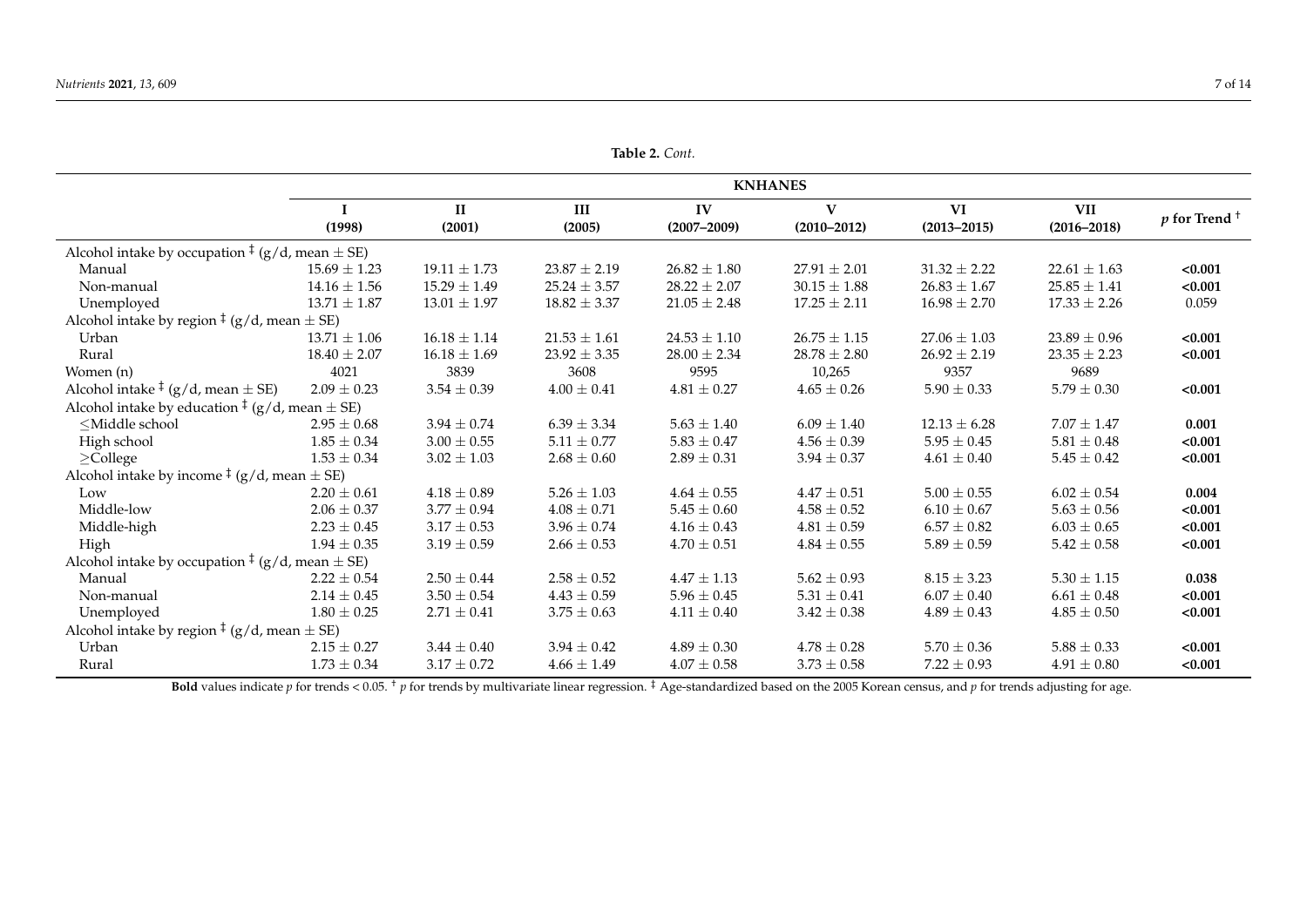<span id="page-7-0"></span>

Figure 1. Changes in age-standardized pure alcohol intake by age group over time for Korean adults using the Korea National Health and Nutrition Examination Survey (KNHANES) (\* *p* for trend < 0.05). National Health and Nutrition Examination Survey (KNHANES) (\* *p* for trend < 0.05).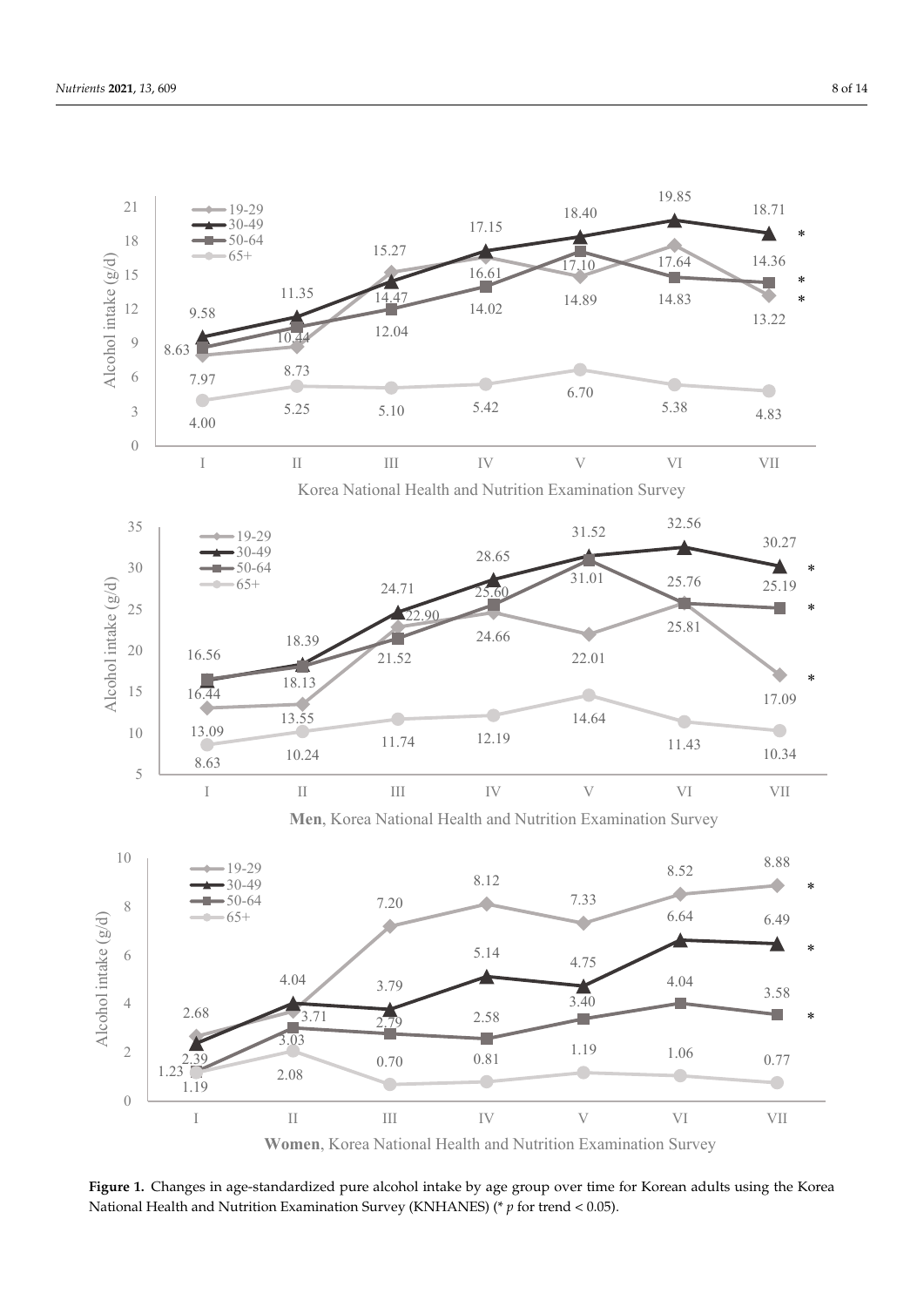As shown in Table [2,](#page-6-0) there was a significant increasing trend in daily alcohol intake regardless of education level, income status, occupation, and region from 1998 to 2018, except for unemployed men. In more detail, alcohol consumption increased the most in both men and women with ≥college education, non-manual occupations, or living in urban areas. However, the amount of alcohol intake increased the most among men with high income and women with middle-high income.

#### *3.3. Trends in Alcohol Consumption by Beverage Types*

Table [3](#page-9-0) presents the trends in alcohol consumption according to seven different types of alcoholic beverage from 1998 to 2018. Daily alcohol intake from beer, makgeolli, wine, soju, and liquor significantly increased over time. In more detail, alcohol consumption from beer escalated (1.38 g/d in 1998 to 3.66 g/d in 2016–2018, *p* for trend < 0.001), makgeolli (0.49 g/d to 0.85 g/d, *p* for trend < 0.001), wine (0.06 g/d to 0.16 g/d, *p* for trend < 0.001), soju (6.08 g/d to 9.95 g/d, *p* for trend < 0.001), and liquor (0.22 g/d to 0.26 g/d, *p* for trend  $= 0.024$ ). Yet, the trend in alcohol intake from cheongju did not change over time (*p* for trend = 0.226). In men, soju consumption, contributing the highest percentage to the total alcohol consumption, was a peak in 2007–2009, and then a decreasing trend was found from 2007–2009 to 2016–2018 (*p* for trend = 0.035, data not shown).

Among the beverage types, pure alcohol intake from soju was the highest followed by beer across all the years. Additionally, makgeolli was the third-highest consumption, followed by liquor, but its contribution to the total alcohol intake was considerably lower than that of soju and beer. Although pure alcohol intake from soju increased from 1998 to 2018, the percentage of alcohol consumption among the total alcohol intake decreased from 72.73% to 66.47%. The proportion of beer increased from 16.51% to 24.45%, but makgeolli and liquor decreased.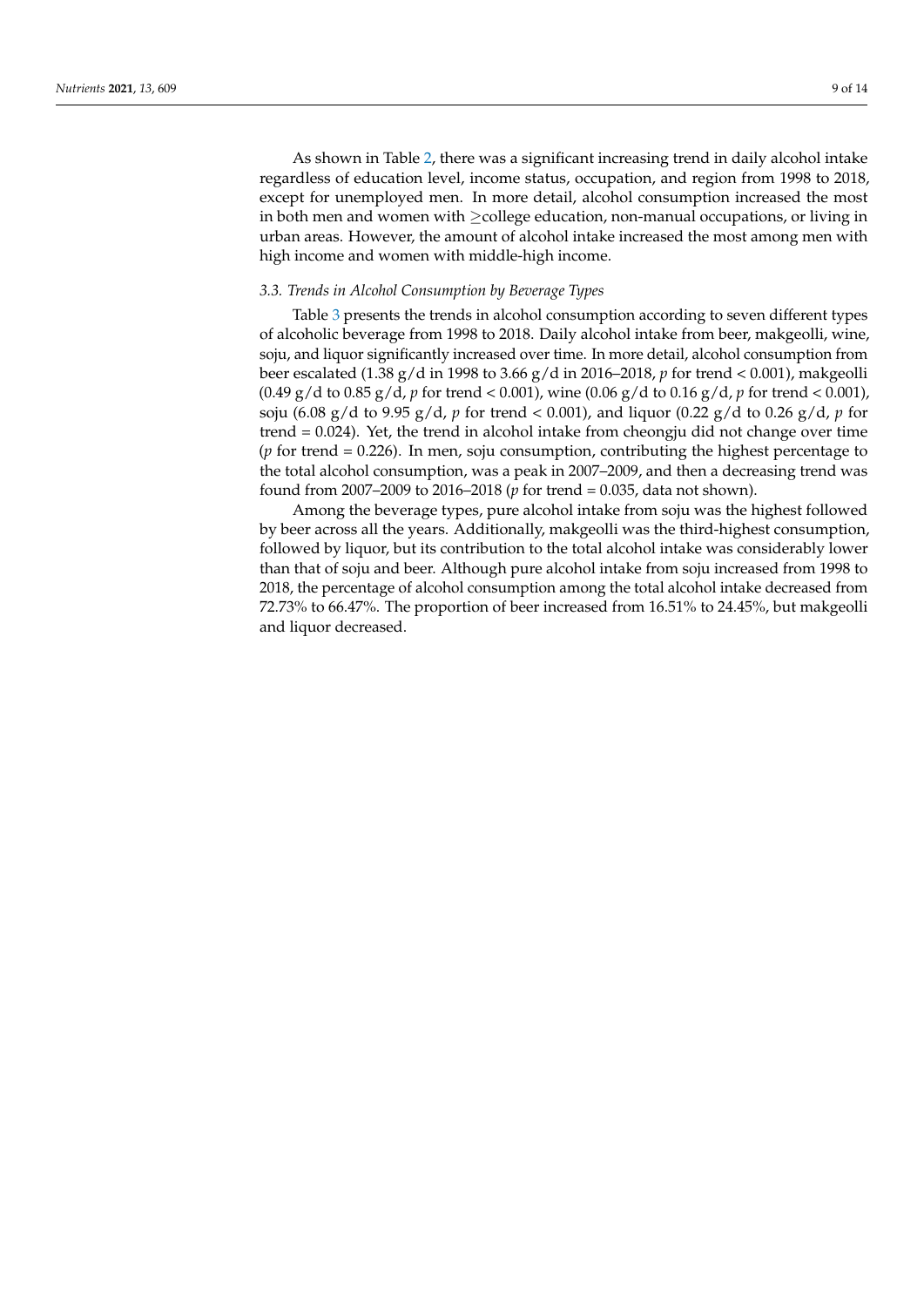$\sim$ 

|                                                   | <b>KNHANES</b>        |                        |                  |                       |                                 |                       |                               |                            |  |
|---------------------------------------------------|-----------------------|------------------------|------------------|-----------------------|---------------------------------|-----------------------|-------------------------------|----------------------------|--|
|                                                   | $\mathbf I$<br>(1998) | $\mathbf{I}$<br>(2001) | III<br>(2005)    | IV<br>$(2007 - 2009)$ | $\mathbf{V}$<br>$(2010 - 2012)$ | VI<br>$(2013 - 2015)$ | <b>VII</b><br>$(2016 - 2018)$ | $p$ for Trend <sup>+</sup> |  |
| Total $(n)$                                       | 7501                  | 7092                   | 6526             | 16,187                | 17,394                          | 16,069                | 16,854                        |                            |  |
| Alcohol intake $\frac{1}{2}$ (g/d, mean $\pm$ SE) |                       |                        |                  |                       |                                 |                       |                               |                            |  |
| Total                                             | $8.37 \pm 0.49$       | $9.86 \pm 0.57$        | $13.07 \pm 0.83$ | $15.03 \pm 0.52$      | $15.97 \pm 0.59$                | $16.67 \pm 0.53$      | $14.98 \pm 0.49$              | < 0.001                    |  |
| Beer                                              | $1.38 \pm 0.13$       | $1.69 \pm 0.18$        | $2.42 \pm 0.24$  | $2.87 \pm 0.15$       | $3.59 \pm 0.18$                 | $3.79 \pm 0.17$       | $3.66 \pm 0.15$               | < 0.001                    |  |
| Makgeolli <sup>§</sup>                            | $0.49 \pm 0.08$       | $0.42 \pm 0.11$        | $0.74 \pm 0.14$  | $0.61\pm0.06$         | $1.56 \pm 0.11$                 | $1.40 \pm 0.12$       | $0.85 \pm 0.07$               | < 0.001                    |  |
| Wine                                              | $0.06 \pm 0.02$       | $0.05 \pm 0.02$        | $0.07 \pm 0.03$  | $0.16 \pm 0.03$       | $0.12 \pm 0.02$                 | $0.16 \pm 0.04$       | $0.16 \pm 0.03$               | < 0.001                    |  |
| Cheongju <sup>§</sup>                             | $0.08 \pm 0.04$       | $0.04 \pm 0.02$        | $0.15 \pm 0.05$  | $0.12 \pm 0.03$       | $0.18 \pm 0.05$                 | $0.12 \pm 0.03$       | $0.08 \pm 0.02$               | 0.226                      |  |
| Soju <sup>§</sup>                                 | $6.08 \pm 0.38$       | $7.46 \pm 0.47$        | $9.32 \pm 0.63$  | $10.86 \pm 0.45$      | $9.97 \pm 0.45$                 | $10.83 \pm 0.44$      | $9.95 \pm 0.40$               | < 0.001                    |  |
| Liquor                                            | $0.22 \pm 0.07$       | $0.11 \pm 0.04$        | $0.32 \pm 0.09$  | $0.40\pm0.08$         | $0.52\pm0.15$                   | $0.33 \pm 0.07$       | $0.26 \pm 0.06$               | 0.024                      |  |
| Other <sup>§</sup>                                | $0.05 \pm 0.04$       | $0.09 \pm 0.04$        | $0.06 \pm 0.04$  | $0.01 \pm 0.01$       | $0.03 \pm 0.01$                 | $0.04 \pm 0.01$       | $0.01 \pm 0.01$               | 0.101                      |  |
| Men(n)                                            | 3480                  | 3253                   | 2918             | 6592                  | 7129                            | 6712                  | 7165                          |                            |  |
| Alcohol intake $\frac{1}{2}$ (g/d, mean $\pm$ SE) |                       |                        |                  |                       |                                 |                       |                               |                            |  |
| Total                                             | $14.78 \pm 0.92$      | $16.28 \pm 0.98$       | $22.15 \pm 1.49$ | $25.21 \pm 0.98$      | $27.27 \pm 1.08$                | $27.21 \pm 0.94$      | $23.94 \pm 0.89$              | < 0.001                    |  |
| Beer                                              | $2.07 \pm 0.23$       | $2.39 \pm 0.30$        | $3.25 \pm 0.41$  | $3.90 \pm 0.24$       | $5.33 \pm 0.30$                 | $5.41 \pm 0.29$       | $4.84 \pm 0.26$               | < 0.001                    |  |
| Makgeolli <sup>§</sup>                            | $0.92 \pm 0.17$       | $0.61 \pm 0.14$        | $1.39 \pm 0.28$  | $0.98 \pm 0.11$       | $2.66 \pm 0.20$                 | $2.42 \pm 0.23$       | $1.42 \pm 0.12$               | < 0.001                    |  |
| Wine                                              | $0.09 \pm 0.04$       | $0.07 \pm 0.03$        | $0.06 \pm 0.04$  | $0.18 \pm 0.06$       | $0.13 \pm 0.03$                 | $0.22 \pm 0.06$       | $0.19 \pm 0.04$               | 0.002                      |  |
|                                                   | $0.16 \pm 0.07$       | $0.05 \pm 0.03$        | $0.26 \pm 0.09$  | $0.16 \pm 0.05$       | $0.28 \pm 0.09$                 | $0.18 \pm 0.06$       | $0.11 \pm 0.04$               | 0.569                      |  |
| Cheongju $^{\S}$ Soju $^{\S}$                     | $11.17 \pm 0.72$      | $12.85 \pm 0.83$       | $16.53 \pm 1.16$ | $19.30 \pm 0.86$      | $17.86 \pm 0.84$                | $18.37 \pm 0.79$      | $16.92 \pm 0.73$              | < 0.001                    |  |
| Liquor                                            | $0.28 \pm 0.11$       | $0.15 \pm 0.05$        | $0.56 \pm 0.18$  | $0.69 \pm 0.16$       | $0.99 \pm 0.29$                 | $0.57 \pm 0.13$       | $0.46 \pm 0.10$               | 0.004                      |  |
| Other <sup>§</sup>                                | $0.09 \pm 0.08$       | $0.15 \pm 0.07$        | $0.10 \pm 0.08$  | $0.01 \pm 0.01$       | $0.03 \pm 0.02$                 | $0.04 \pm 0.02$       | $0.01 \pm 0.01$               | 0.072                      |  |
| Women (n)                                         | 4021                  | 3839                   | 3608             | 9595                  | 10,265                          | 9357                  | 9689                          |                            |  |
| Alcohol intake $\frac{1}{2}$ (g/d, mean $\pm$ SE) |                       |                        |                  |                       |                                 |                       |                               |                            |  |
| Total                                             | $2.09 \pm 0.23$       | $3.54 \pm 0.39$        | $4.00\pm0.41$    | $4.81 \pm 0.27$       | $4.65 \pm 0.26$                 | $5.90 \pm 0.33$       | $5.79 \pm 0.30$               | < 0.001                    |  |
| Beer                                              | $0.68 \pm 0.09$       | $0.96 \pm 0.13$        | $1.57 \pm 0.24$  | $1.84 \pm 0.14$       | $1.80 \pm 0.13$                 | $2.09 \pm 0.12$       | $2.45 \pm 0.14$               | < 0.001                    |  |
| Makgeolli <sup>§</sup>                            | $0.07 \pm 0.02$       | $0.23 \pm 0.10$        | $0.13 \pm 0.03$  | $0.25 \pm 0.04$       | $0.50\pm0.06$                   | $0.39 \pm 0.05$       | $0.30 \pm 0.04$               | < 0.001                    |  |
| Wine                                              | $0.03 \pm 0.01$       | $0.02 \pm 0.01$        | $0.08 \pm 0.03$  | $0.14\pm0.04$         | $0.12 \pm 0.04$                 | $0.10\pm0.02$         | $0.13 \pm 0.03$               | < 0.001                    |  |
| Cheongju <sup>§</sup>                             | $0.01 \pm 0.01$       | $0.03\pm0.02$          | $0.04\pm0.01$    | $0.09 \pm 0.04$       | $0.08 \pm 0.03$                 | $0.05\pm0.02$         | $0.06 \pm 0.03$               | 0.047                      |  |
| Soju §                                            | $1.11 \pm 0.16$       | $2.20 \pm 0.30$        | $2.10 \pm 0.29$  | $2.38 \pm 0.19$       | $2.09 \pm 0.21$                 | $3.16 \pm 0.27$       | $2.78 \pm 0.23$               | < 0.001                    |  |
| Liquor                                            | $0.17 \pm 0.08$       | $0.08 \pm 0.05$        | $0.06 \pm 0.03$  | $0.09 \pm 0.03$       | $0.04 \pm 0.02$                 | $0.08 \pm 0.03$       | $0.05 \pm 0.02$               | 0.206                      |  |
| Other <sup>§</sup>                                | $0.02 \pm 0.01$       | $0.02 \pm 0.01$        | $0.02 \pm 0.01$  | $0.02 \pm 0.01$       | $0.02 \pm 0.01$                 | $0.03 \pm 0.02$       | $0.02 \pm 0.01$               | 0.599                      |  |

Table 3. Trends in daily consumption of pure alcohol by different types of alcohol for Korean adults aged ≥ 19 years from 1998 to 2018 using the Korea National Health and Nutrition Examination Survey (KNHANES).

<span id="page-9-0"></span>Bold values indicate p for trends < 0.05. <sup>+</sup> p for trends by multivariate linear regression. <sup>‡</sup> Age-standardized based on the 2005 Korean census, and p for trends adjusting for age. <sup>§</sup> Makgeolli as a traditional Korean rice wine, cheongju as a traditional Korean clear refined rice wine, soju as a Korean distilled spirit, and other including cocktail and champagne.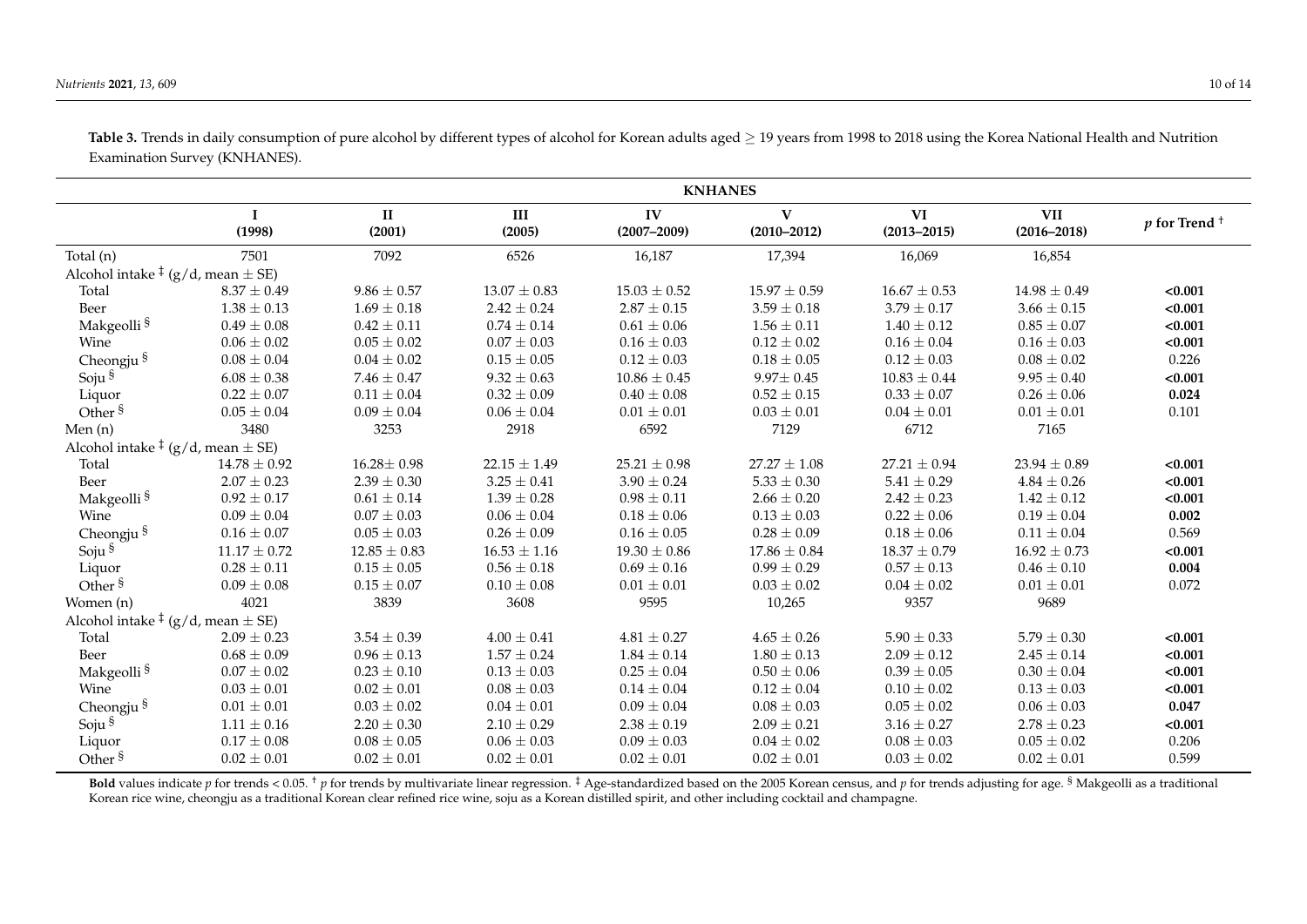# **4. Discussion**

The trend in total alcohol consumption was found to increase (14.98 g in 2016–2018/8.37 g in 1998 = 1.8 times) over time from 1998 to 2018. The amount of alcohol intake among men was incomparably higher than that of women; however, the degree of increase was higher for women  $(5.79 \text{ g in } 2016-2018/2.09 \text{ g in } 1998 = 2.8 \text{ times})$ than for men (23.94 g in 2016–2018/14.78 g in 1998 = 1.6 times). In addition, men aged 30–49 years and women aged 19–29 years consumed the most alcohol and revealed the highest increasing trend (30.27 g in 2016–2018/16.44 g in 1998 = 1.8 times and 8.88 g in 2016–2018/2.68 g in 1998 = 3.3 times, respectively) as compared to the other age groups. Moreover, trends in alcohol consumption according to socioeconomic factors were different. Lastly, alcohol consumption from soju and beer was the highest in terms of total alcohol intake and showed increasing trends from 1998 to 2018, respectively.

Daily pure alcohol intake in both men and women increased from 1998 to 2018. Men consumed a noticeably higher amount of alcohol than women, which may be due to biological differences that women are more vulnerable to the impact of ethanol than men [\[10\]](#page-12-9). Additionally, other reasons may be that women have more responsibility for childcare, and men spend more time outside the home, such as working late or socializing in the evening. Lee et al. (2019) provided guidelines for moderate alcohol consumption for Korean adults  $\leq$  65 years of  $\leq$ 8 drinks (112 g) for men and  $\leq$ 4 drinks (56 g) for women per week [\[11\]](#page-12-10). This can be converted to daily alcohol consumption of 16 g for men and 8 g for women. The present study revealed that drinkers who exceeded the criteria were 82.62% in men and 87.38% in women in 2018 (data not shown). Therefore, men may experience alcohol-related problems more frequently than women.

However, the degree of the increasing trend in alcohol consumption among women was greater than that of men and consistently increased from 1998 to 2018, which could be affected by several factors. First, as shown in the results of the present study, education status among women significantly increased, which can explain why opportunities for women to work have increased. Women consumed significantly more alcohol over time, which may be due to social gatherings. In addition, there was a noticeable increase in the average amount of monthly income, and this economic change may affect women to purchase alcoholic beverages.

There was an increasing trend of alcohol intake from 1998 to 2007–2009 among men (*p* for trend < 0.001); however, the period from 2007–2009 to 2016–2018 did not show any changes (*p* for trend = 0.211, data not shown). The risk of various diseases from alcohol consumption could be higher in men as compared to women [\[12–](#page-12-11)[14\]](#page-12-12). This may be a reasonable motive for men to pay more attention to alcohol intake and take action to control drinking. Another reason could be the modification of the Labor Standard Law in 2018, which reduced work to a maximum of 52 h per week in Korea. It is plausible that this revision changed the drinking culture, including a significant decrease in the frequency of having a drink with co-workers. Thus, it may have affected the decline in daily alcohol consumption from 27.21 g in 2013–2015 to 23.94 g in 2016–2018 (26.12 g in 2016, 24.45 g in 2017, and 21.27 g in 2018, data not shown).

In addition, it is necessary to focus on alcohol consumption in different age categories. First, middle-aged men aged 30–49 years consumed more alcohol than the other age groups. The average age at which men get their first job has gradually increased due to military service and unemployment problems. This means that men have been involved in active social life from their 30s and have many opportunities to drink alcohol. Similarly, it is notable that women in the 19–29 age group consumed the most alcohol. Women started to drink alcohol at an earlier age, and dramatic socioeconomic transitions in Korea led women to consume higher quantities of alcohol as compared to the past. The decline in alcohol consumption after their 20s is due to becoming a wife and mother [\[15\]](#page-12-13). This may be a plausible reason why women aged 30–64 years were found to consume significantly less than those aged 19–29 years. Furthermore, mortality risks from alcohol intake can vary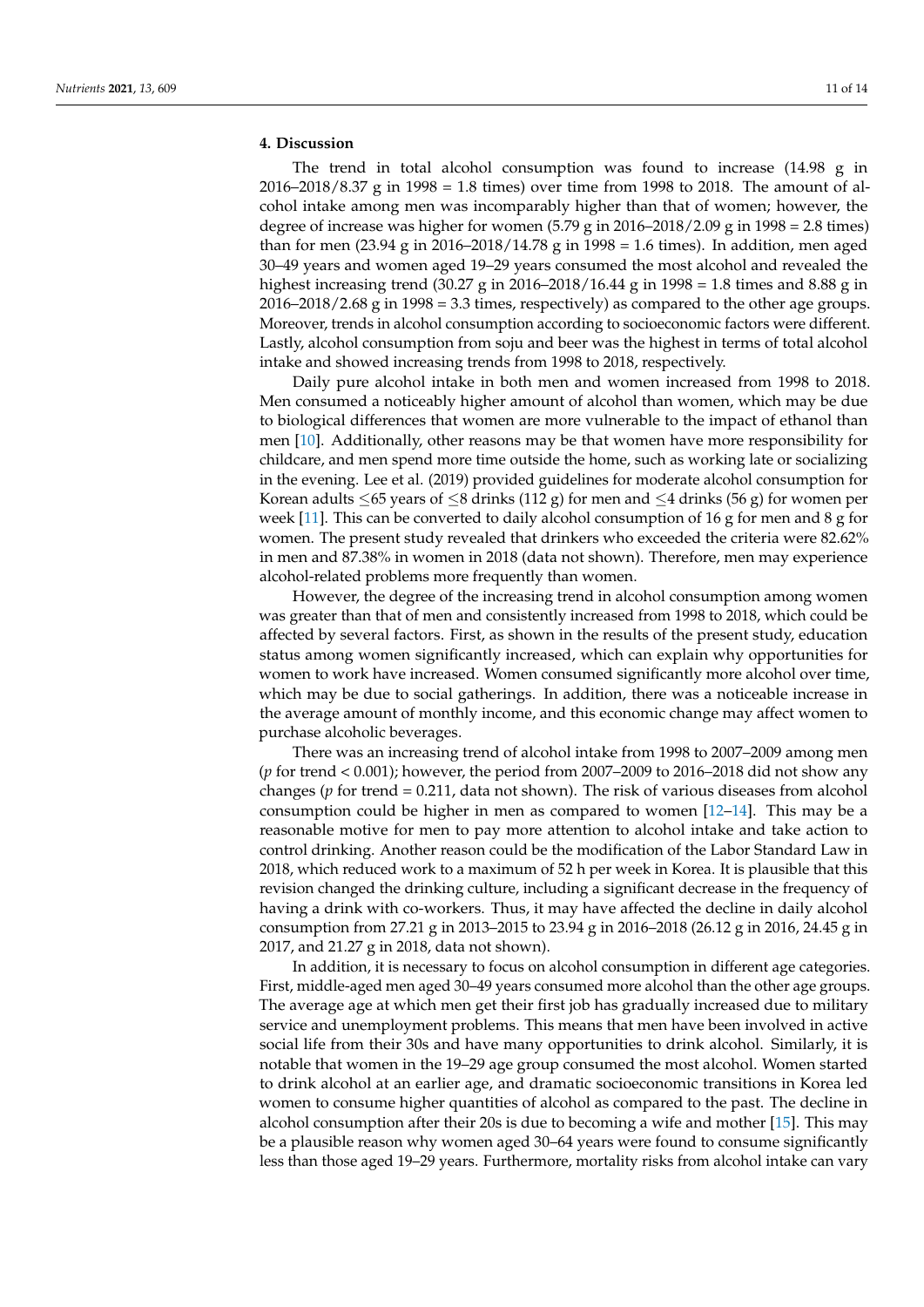according to age [\[16\]](#page-12-14). Thus, the results suggest that the target of interventions for alcohol consumption should be not only the overall population but also specific age categories.

Trends in alcohol consumption can be influenced by socioeconomic characteristics. Individuals with a high level of socioeconomic variables showed the largest increase in alcohol intake trends. This is concordant with the results that the annual drinking rate for high-income adults rose from 78.9% in 2005 to 83.1% in 2018, and the increasing degree was higher than that for low-income people (from 75.0% to 76.5%) [\[7\]](#page-12-6). Moreover, a study that included 33 countries found that most countries with higher socioeconomic status tended to have more drinkers [\[17\]](#page-12-15). It could be that socially active people receive more opportunities to attend occasions to drink alcohol and have budgets to purchase alcoholic beverages. Thus, it is necessary to intervene in alcohol intake based on the socioeconomic factors of Korean adults.

The increasing trend of overall alcohol intake is an issue. In addition, certain alcoholic drinks could be a more serious problem. A meta-analysis showed that breast cancer risk significantly increased with a high intake of wine, rather than beer and spirits [\[18\]](#page-12-16). Soju and beer have the highest levels of consumption among alcoholic beverages in Korea. Fortunately, a positive sign was observed that alcohol from soju decreased from 19.30 g in 2007–2009 to 16.92 g in 2016–2018 among men.

The present study revealed daily alcohol intake from makgeolli showed a stiff increase by more than two times from 2007–2009 to 2010–2012, which was a unique aspect as compared to the results for the other alcoholic beverages. At the end of 2008, there was a makgeolli boom in Korea. One of the reasons was because makgeolli began to be treated as a well-being product that is beneficial for health [\[19\]](#page-13-0). We observed a dramatic increase in alcohol consumption from makgeolli, specifically, 0.46 g in 2008, 0.77 g in 2009, and 1.97 g in 2010 (data not shown). After undergoing the boom, it is plausible to suggest that Korean people tend to be concerned about health and pay attention to what they consume.

There has been a constant increase in alcohol consumption over time. This increasing trend can cause numerous public health consequences. In Korea, the prevalence of obesity increased from 36.6% in 2008 to 44.7% in 2018 for adult men [\[7\]](#page-12-6). Additionally, the prevalence of non-alcoholic fatty liver disease and alcohol-related liver disease escalated from 1998– 2001 to 2016–2017, specifically, from 18.6% to 21.5% and 3.8% to 7.0%, respectively [\[20\]](#page-13-1). However, the information related to alcohol guidelines is insufficient and currently unclear. The effect of the Korean government's anti-smoking policies successfully decreased the prevalence of smoking in men [\[21\]](#page-13-2). Similarly, this movement is demanding to apply to decrease alcohol intake as well.

This study has several strengths. It utilized KNHANES data, which represents the Korean population, and used all available data sets from 1998 to 2018. It is critical to examine the actual intake using the 24-h dietary recall, since calculating the daily mean intake of the population has not been suggested via food frequency questionnaires due to large measurement errors [\[22\]](#page-13-3). To the best of our knowledge, this study is the first to assess trends in pure alcohol intake through a 24-h dietary recall to show the actual amount of alcohol consumption. A limitation could be the change in the survey protocol from 2007.

# **5. Conclusions**

Daily alcohol intake was found to have increased over time from 1998 to 2018 in Korea. Alcohol consumption was higher in men than in women, but the amount of the increasing trend was greater for women than men. Additionally, the highest alcohol intake was reported in men aged 30–49 years and women aged 19–29 years. Moreover, the degree of the alcohol consumption trend tended to increase the most among people with high socioeconomic factors. In addition, trends in alcohol intake by the alcoholic beverage types increased over time, especially in beer and soju, which were the main percentages of the total alcohol intake. Thus, it is critical to provide appropriate education and guidelines to decrease alcohol consumption, considering not only the overall Korean population but also specific characteristics of individuals. Furthermore, concrete policies and regulations of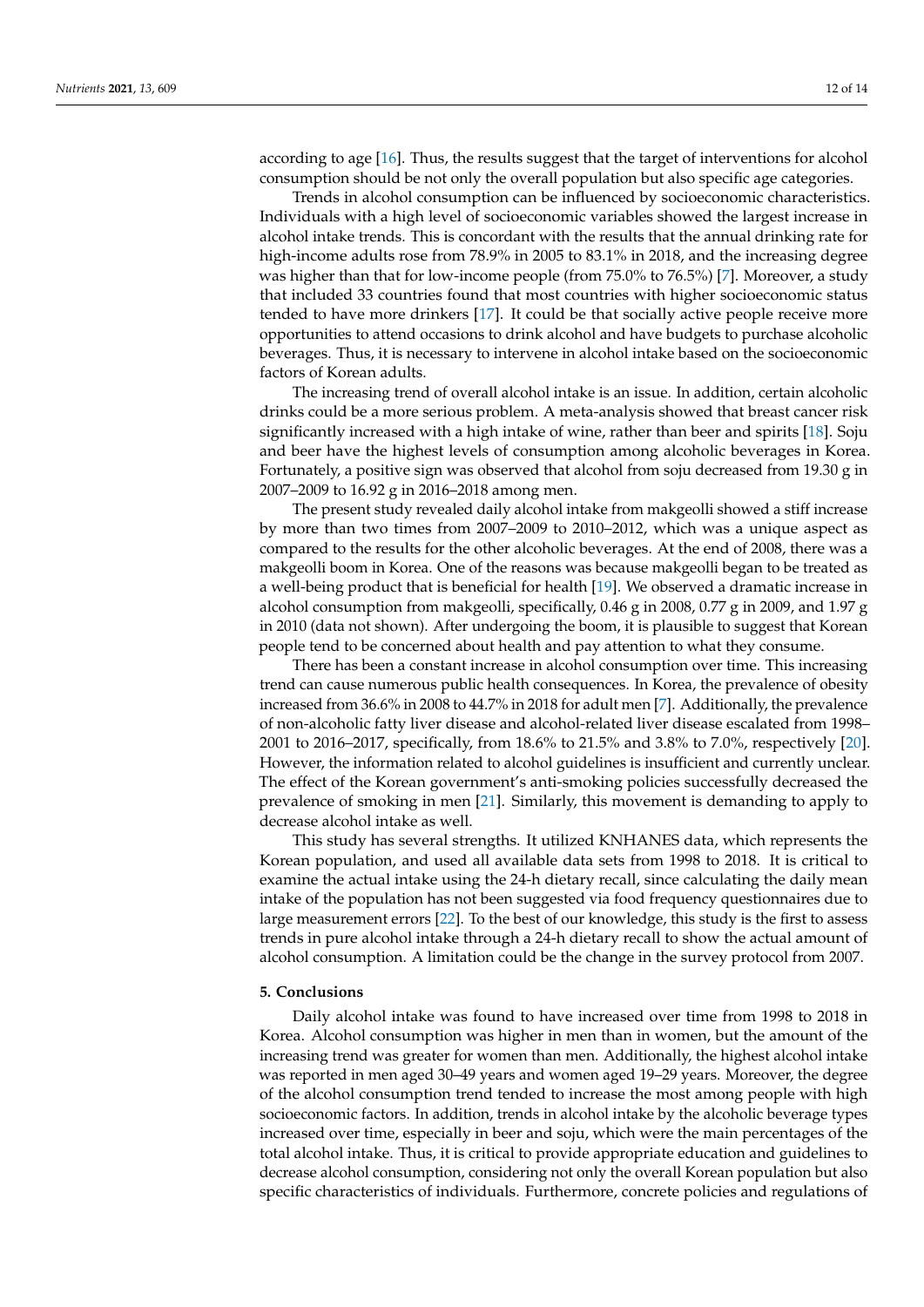alcohol use should be prepared by different characteristics of the population. Additionally, future investigations are needed to discover associations between the selected alcohol drinks and health outcomes.

**Author Contributions:** Conceptualization, S.Y.K. and H.J.K.; writing—original draft preparation, S.Y.K.; writing—review and editing, S.Y.K. and H.J.K.; visualization, S.Y.K.; supervision, H.J.K. All authors have read and agreed to the published version of the manuscript.

**Funding:** This research was supported by the 2017 Academic Research Fund of Gangneung-Wonju National University.

**Institutional Review Board Statement:** The Institutional Review Board of the Korea Centers for Disease Control and Prevention approved the survey procedure (approval numbers: 2007-02CON-04-P, 2008-04EXP-01-C, 2009-01CON-03-2C, 2010-02CON-21-C, 2011-02CON-06-C, 2012-01EXP-01- 2C, 2013-07CON-03-4C, 2013-12EXP-03-5C, waived from 2015 to 2017, and 2018-01-03-P-A). The Institutional Review Board process was not required by law from 2015 to 2017, since the government conducted the survey for the public welfare in Korea.

**Informed Consent Statement:** Informed consent was obtained from all subjects involved in the study.

**Data Availability Statement:** The data presented in this study are available at [http://knhanes.cdc.](http://knhanes.cdc.go.kr/) [go.kr/.](http://knhanes.cdc.go.kr/)

**Conflicts of Interest:** The authors declare no conflict of interest.

# **References**

- <span id="page-12-0"></span>1. Shield, K.D.; Parry, C.; Rehm, J. Chronic diseases and conditions related to alcohol use. *Alcohol Res. Curr. Rev.* **2014**, *35*, 155–171.
- <span id="page-12-1"></span>2. Griswold, M.G.; Fullman, N.; Hawley, C.; Arian, N.; Zimsen, S.R.; Tymeson, H.D.; Venkateswaran, V.; Tapp, A.D.; Forouzanfar, M.H.; Salama, J.S. Alcohol use and burden for 195 countries and territories, 1990–2016: A systematic analysis for the Global Burden of Disease Study 2016. *Lancet* **2018**, *392*, 1015–1035. [\[CrossRef\]](http://doi.org/10.1016/S0140-6736(18)31310-2)
- <span id="page-12-2"></span>3. National Cancer Center. *National Cancer Prevention Guidelines*; National Cancer Information Center: Goyang, Korea, 2020.
- <span id="page-12-3"></span>4. Korea Health Promotion Foundation. *A Guideline for Low-Risk Drinking*; Korea Health Promotion Foundation: Seoul, Korea, 2013.
- <span id="page-12-4"></span>5. Young, B.; Lewis, S.; Katikireddi, S.V.; Bauld, L.; Stead, M.; Angus, K.; Campbell, M.; Hilton, S.; Thomas, J.; Hinds, K. Effectiveness of mass media campaigns to reduce alcohol consumption and harm: A systematic review. *Alcohol Alcohol.* **2018**, *53*, 302–316. [\[CrossRef\]](http://doi.org/10.1093/alcalc/agx094) [\[PubMed\]](http://www.ncbi.nlm.nih.gov/pubmed/29329359)
- <span id="page-12-5"></span>6. World Health Organization. *Global Status Report on Alcohol and Health 2018*; World Health Organization: Geneva, Switzerland, 2019.
- <span id="page-12-6"></span>7. Korea Centers for Disease Control and Prevention. *Korea Health Statistics 2018*; Ministry of Health and Welfare: Osong, Korea, 2019.
- <span id="page-12-7"></span>8. Ministry of Health and Welfare & Korea Centers for Disease Control and Prevention. Korea National Health and Nutrition Examination Survey. Available online: <https://knhanes.cdc.go.kr/knhanes/eng/index.do> (accessed on 1 September 2020).
- <span id="page-12-8"></span>9. Kweon, S.; Kim, Y.; Jang, M.-j.; Kim, Y.; Kim, K.; Choi, S.; Chun, C.; Khang, Y.-H.; Oh, K. Data resource profile: The Korea National Health and Nutrition Examination Survey (KNHANES). *Int. J. Epidemiol.* **2014**, *43*, 69–77. [\[CrossRef\]](http://doi.org/10.1093/ije/dyt228) [\[PubMed\]](http://www.ncbi.nlm.nih.gov/pubmed/24585853)
- <span id="page-12-9"></span>10. Holmila, M.; Raitasalo, K. Gender differences in drinking: Why do they still exist? *Addiction* **2005**, *100*, 1763–1769. [\[CrossRef\]](http://doi.org/10.1111/j.1360-0443.2005.01249.x) [\[PubMed\]](http://www.ncbi.nlm.nih.gov/pubmed/16367976)
- <span id="page-12-10"></span>11. Lee, S.; Kim, J.-S.; Jung, J.-G.; Oh, M.-K.; Chung, T.-H.; Kim, J. Korean alcohol guidelines for moderate drinking based on facial flushing. *Korean J. Fam. Med.* **2019**, *40*, 204–211. [\[CrossRef\]](http://doi.org/10.4082/kjfm.19.0059) [\[PubMed\]](http://www.ncbi.nlm.nih.gov/pubmed/31302995)
- <span id="page-12-11"></span>12. Oda, N.; Kajikawa, M.; Maruhashi, T.; Iwamoto, Y.; Kishimoto, S.; Matsui, S.; Hidaka, T.; Kihara, Y.; Chayama, K.; Goto, C. Endothelial function is impaired in relation to alcohol intake even in the case of light alcohol consumption in Asian men; Flow-mediated Dilation Japan (FMD-J) Study. *Int. J. Cardiol.* **2017**, *230*, 523–528. [\[CrossRef\]](http://doi.org/10.1016/j.ijcard.2016.12.065) [\[PubMed\]](http://www.ncbi.nlm.nih.gov/pubmed/28057366)
- 13. Kaluza, J.; Harris, H.R.; Linden, A.; Wolk, A. Alcohol consumption and risk of chronic obstructive pulmonary disease: A prospective cohort study of men. *Am. J. Epidemiol.* **2019**, *188*, 907–916. [\[CrossRef\]](http://doi.org/10.1093/aje/kwz020) [\[PubMed\]](http://www.ncbi.nlm.nih.gov/pubmed/30877760)
- <span id="page-12-12"></span>14. Waskiewicz, A.; Sygnowska, E. Alcohol intake and cardiovascular risk factor profile in men participating in the WOBASZ study. *Kardiol. Pol.* **2013**, *71*, 359–365. [\[CrossRef\]](http://doi.org/10.5603/KP.2013.0063) [\[PubMed\]](http://www.ncbi.nlm.nih.gov/pubmed/23788341)
- <span id="page-12-13"></span>15. Kim, W.; Kim, S. Women's alcohol use and alcoholism in Korea. *Subst. Use Misuse* **2008**, *43*, 1078–1087. [\[CrossRef\]](http://doi.org/10.1080/10826080801914212) [\[PubMed\]](http://www.ncbi.nlm.nih.gov/pubmed/18649231)
- <span id="page-12-14"></span>16. White, I.R.; Altmann, D.R.; Nanchahal, K. Alcohol consumption and mortality: Modelling risks for men and women at different ages. *BMJ* **2002**, *325*, 1–7. [\[CrossRef\]](http://doi.org/10.1136/bmj.325.7357.191) [\[PubMed\]](http://www.ncbi.nlm.nih.gov/pubmed/12142306)
- <span id="page-12-15"></span>17. Grittner, U.; Kuntsche, S.; Gmel, G.; Bloomfield, K. Alcohol consumption and social inequality at the individual and country levels—results from an international study. *Eur. J. Public Health* **2013**, *23*, 332–339. [\[CrossRef\]](http://doi.org/10.1093/eurpub/cks044) [\[PubMed\]](http://www.ncbi.nlm.nih.gov/pubmed/22562712)
- <span id="page-12-16"></span>18. Sun, Q.; Xie, W.; Wang, Y.; Chong, F.; Song, M.; Li, T.; Xu, L.; Song, C. Alcohol consumption by beverage type and risk of breast cancer: A dose-response meta-analysis of prospective cohort studies. *Alcohol Alcohol.* **2020**, *55*, 246–253. [\[CrossRef\]](http://doi.org/10.1093/alcalc/agaa012) [\[PubMed\]](http://www.ncbi.nlm.nih.gov/pubmed/32090238)